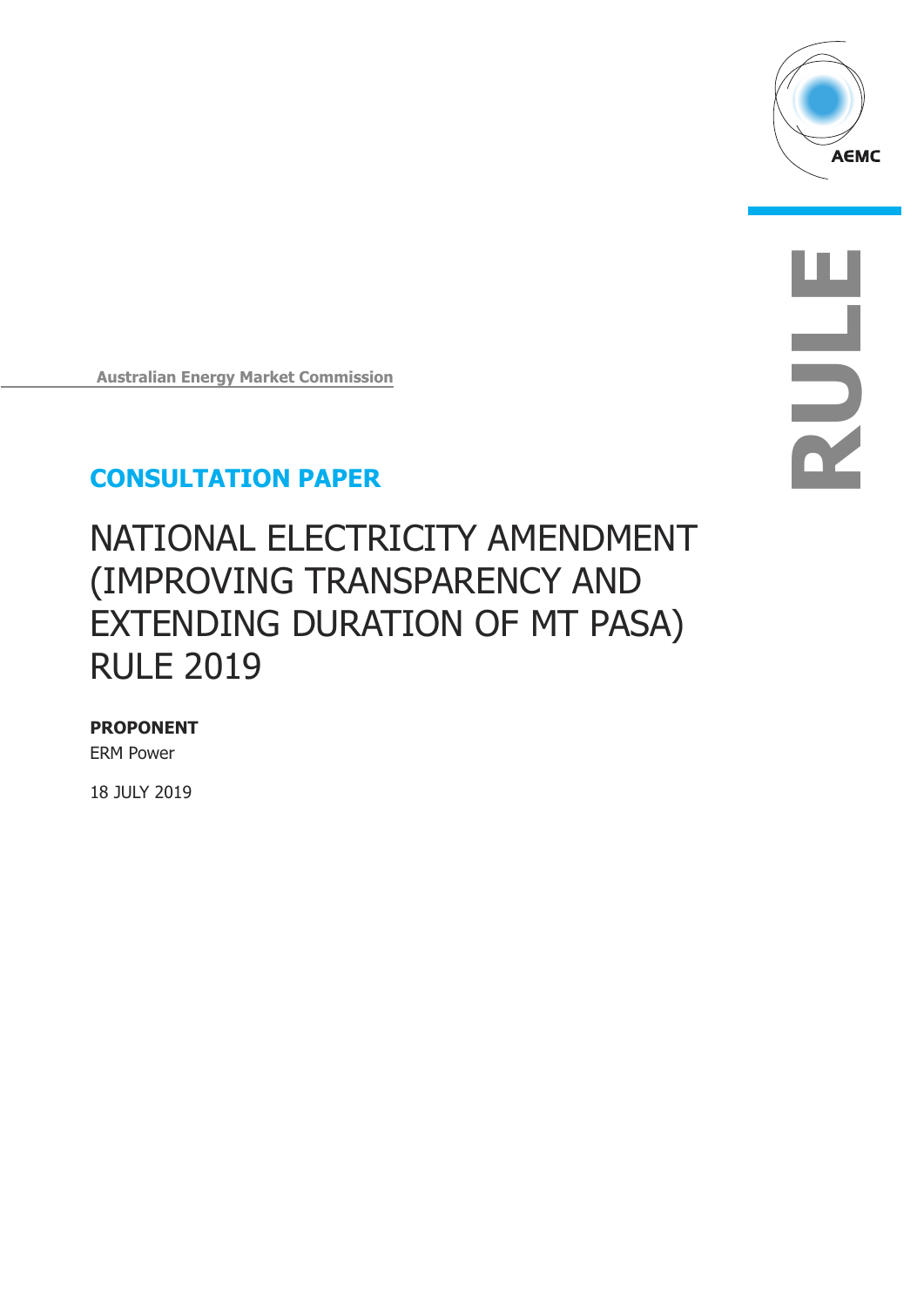### INQUIRIES

Australian Energy Market Commission PO Box A2449 Sydney South NSW 1235

E aemc@aemc.gov.au T (02) 8296 7800 F (02) 8296 7899

Reference: ERC0270

### **CITATION**

AEMC, Improving transparency and extending duration of MT PASA, Consultation paper, 18 July 2019

## ABOUT THE AEMC

The AEMC reports to the Council of Australian Governments (COAG) through the COAG Energy Council. We have two functions. We make and amend the national electricity, gas and energy retail rules and conduct independent reviews for the COAG Energy Council.

This work is copyright. The Copyright Act 1968 permits fair dealing for study, research, news reporting, criticism and review. Selected passages, tables or diagrams may be reproduced for such purposes provided acknowledgement of the source is included.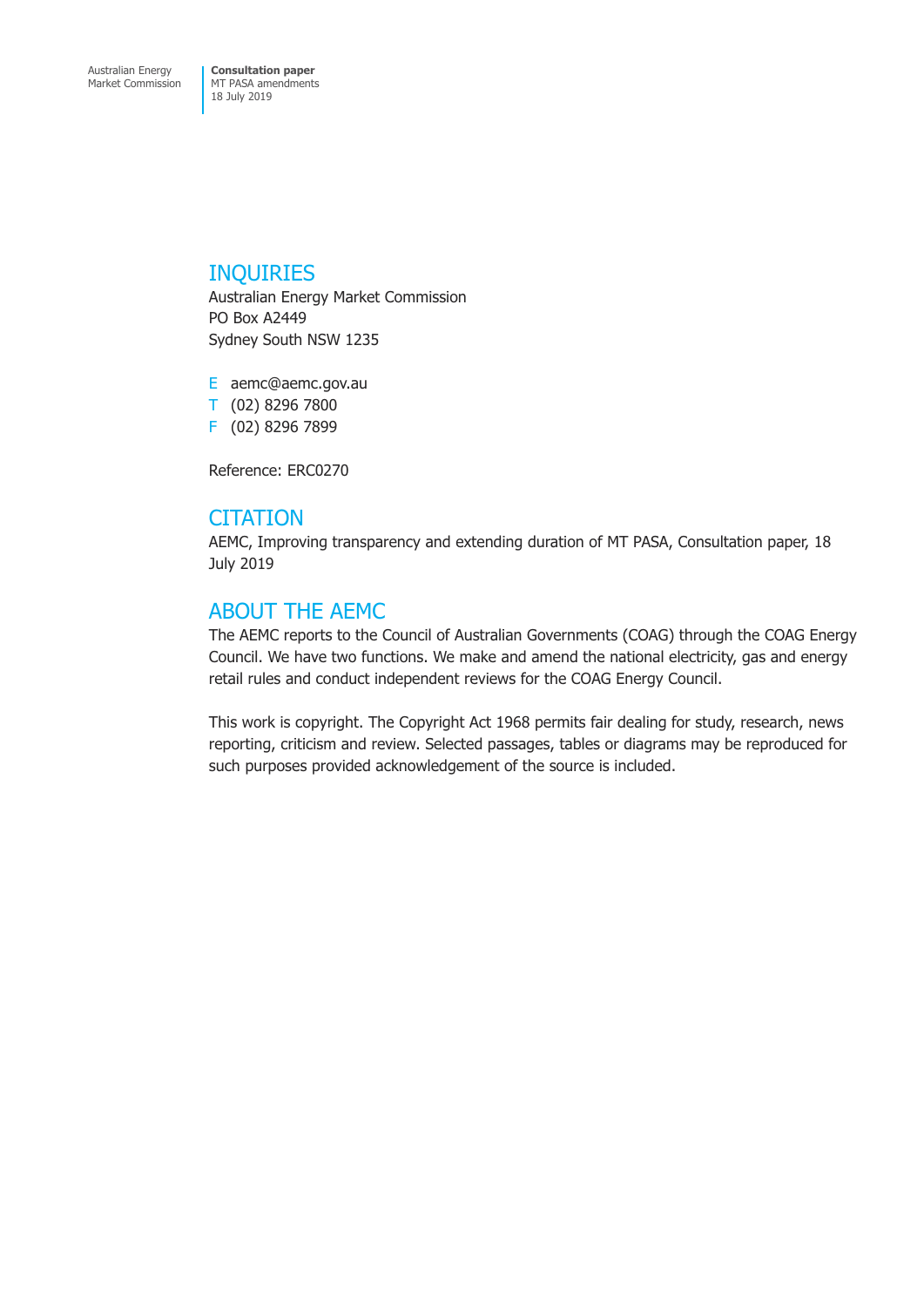## **CONTENTS**

|                      | 1<br>1.1                                           | <b>Introduction</b><br>Structure of this paper                                                                                                                                                                                                                                                                                                                                 | $\mathbf{1}$<br>$\mathbf{1}$                 |
|----------------------|----------------------------------------------------|--------------------------------------------------------------------------------------------------------------------------------------------------------------------------------------------------------------------------------------------------------------------------------------------------------------------------------------------------------------------------------|----------------------------------------------|
|                      | $\overline{2}$<br>2.1                              | <b>Background</b><br>Medium-term Projected Assessment of System Adequacy                                                                                                                                                                                                                                                                                                       | $\overline{a}$<br>$\overline{a}$             |
|                      | 3<br>3.1<br>3.2<br>3.3<br>3.4<br>3.5<br>3.6<br>3.7 | Details of the rule change request<br>Publication of aggregate generator availability data<br>Accuracy and transparency of demand forecasts used in the MT PASA process<br>Frequency of demand forecast update<br>Transparency and ease of use of demand data<br>Transparency of forced outage rates<br>Inclusion of intending generation in MT PASA output<br>MT PASA outlook | 3<br>3<br>4<br>5<br>5<br>6<br>7<br>7         |
|                      | 4<br>4.1<br>4.2<br>4.3<br>4.4                      | <b>Assessment framework</b><br>Achieving the NEO<br>Proposed assessment framework<br>Making a more preferable rule<br>Making a differential rule                                                                                                                                                                                                                               | 9<br>g<br>g<br>10<br>10                      |
|                      | 5<br>5.1<br>5.2<br>5.3<br>5.4<br>5.5<br>5.6<br>5.7 | Issues for consultation<br>Publication of aggregate generator availability data<br>Accuracy and transparency of demand forecasts used in the MT PASA process<br>Frequency of demand forecast update<br>Transparency and ease of use of demand data<br>Transparency of forced outage rates<br>Inclusion of intending generation in MT PASA output<br>MT PASA outlook            | 11<br>11<br>12<br>13<br>14<br>14<br>15<br>16 |
|                      | 6                                                  | Lodging a submission                                                                                                                                                                                                                                                                                                                                                           | 18                                           |
| <b>Abbreviations</b> |                                                    |                                                                                                                                                                                                                                                                                                                                                                                | 19                                           |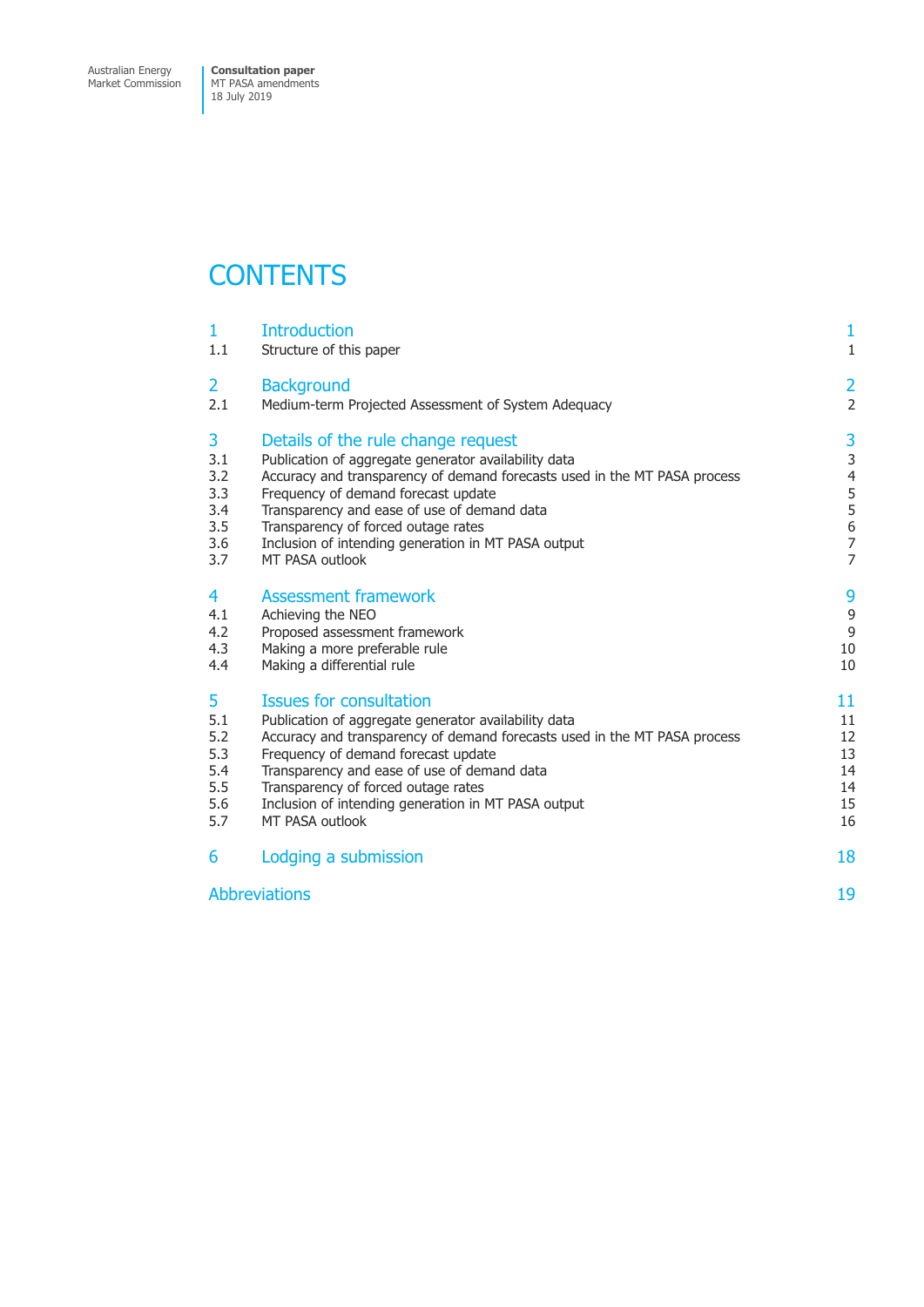Australian Energy Market Commission **Consultation paper** MT PASA amendments 18 July 2019

## 1 INTRODUCTION

On 31 March 2019, ERM Power submitted two rule change requests to the Australian Energy Market Commission (AEMC or Commission) in relation to the medium-term projected assessment of system adequacy (MT PASA). $<sup>1</sup>$  ERM Power has proposed changes that increase</sup> the transparency and accuracy of the MT PASA outputs as well as changes to extend the projected outlook of MT PASA from two to three years.

Given that both rule change requests relate to the MT PASA and overlap in issues and potential costs and benefits, the Commission has determined under s.93 of the National Electricity Law (NEL), that the rule change requests be consolidated and treated as one request. Both rule changes requests will now be referred to as one request and will be progressed under the title Improving transparency and extending duration of MT PASA, with the project code ERC0270.

This consultation paper has been prepared to facilitate public consultation on the rule change request and to seek stakeholder submissions.

## 1.1 Structure of this paper

This consultation paper;

- sets out a summary of, and a background to, the rule change request,
- identifies a number of questions and issues to facilitate the consultation on this rule change request, and
- outlines the process for making submissions.

 $\mathbf{L}$ 

<sup>1</sup> Rule change requests from ERM Power on the 31 March 2019: Improving MT PASA transparency and accuracy; Extension of MT PASA duration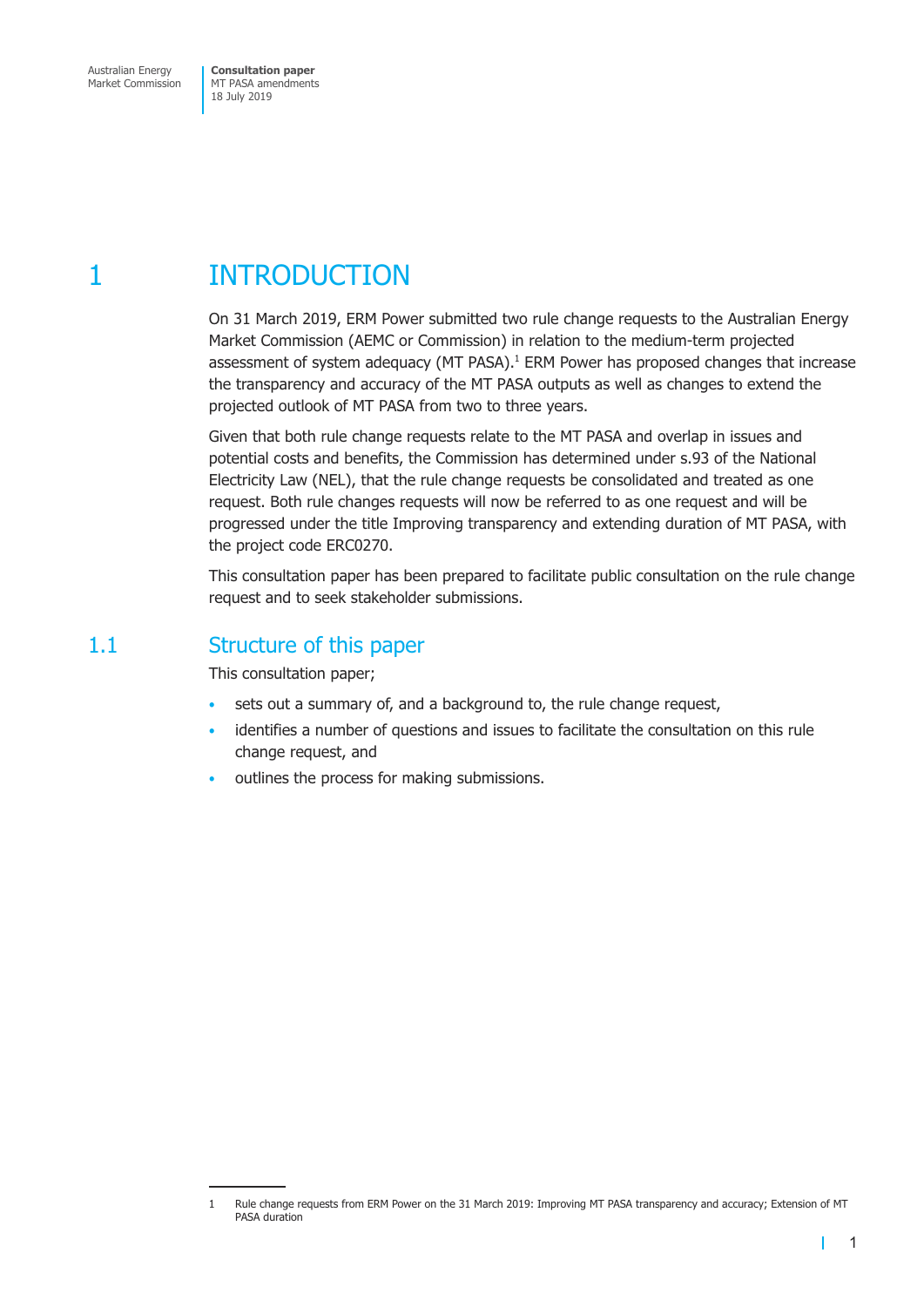## 2 BACKGROUND

## 2.1 Medium-term Projected Assessment of System Adequacy

The NER require that AEMO administer the PASA processes.<sup>2</sup> The PASA is the principal method of indicating to the National Electricity Market (NEM) a forecast of electricity system security and reliability for a period of up to two years. The NER requires AEMO to administer the PASA for both a medium-term and short-term period. The subject of these rule change requests relate to the medium-term process, or MT PASA.

The MT PASA assesses the adequacy of expected electricity supply to meet demand across a two-year horizon through regular assessment of any projected failure to meet the reliability standard.<sup>3</sup>

The primary objective of the MT PASA is to provide sufficient information on the expected level of medium-term capacity reserve and hence allow market participants to schedule planned outages of generating units and network maintenance. AEMO also models the power system through MT PASA to project whether or not the reliability standard is projected to be met, i.e. through modelling of the expected unserved energy for a given year, in a given region. An expected shortfall, relative to the reliability standard, is termed a low reserve condition.

AEMO encourages a market response once it has declared a low reserve condition. If a market response is not forthcoming, AEMO may intervene, up to nine months ahead,<sup>4</sup> through the procurement of emergency reserves using the reliability and emergency reserve trader (RERT).<sup>5</sup> Inputs used in the MT PASA process are provided or projected by both AEMO and market participants. Inputs include demand forecasts, network constraints, generation capacity, energy constraints, intermittent generation forecasts and planned network outages.

т

<sup>2</sup> Clause 3.7.1 of the NER

<sup>3</sup> Clause 3.7.2 of the NER. The reliability standard is reviewed by the Reliability Panel and expresses the level of reliability sought from the NEM's generation and interconnection assets. The current reliability standard is a maximum expected unserved energy in a region of 0.002 per cent of the total energy demanded in that region for a given financial year. In other words, the reliability standard requires that there be sufficient generation and interconnection in a region such that at least 99.998 per cent of annual demand for electricity is expected to be supplied.

<sup>4</sup> Clause 3.20.3(d) of the NER. As from 26 March 2020, this will be 12 months ahead, consistent with the Enhancement to the Reliability and Emergency Reserve Trader (RERT) final rule.

<sup>5</sup> Rule 3.20 of the NER.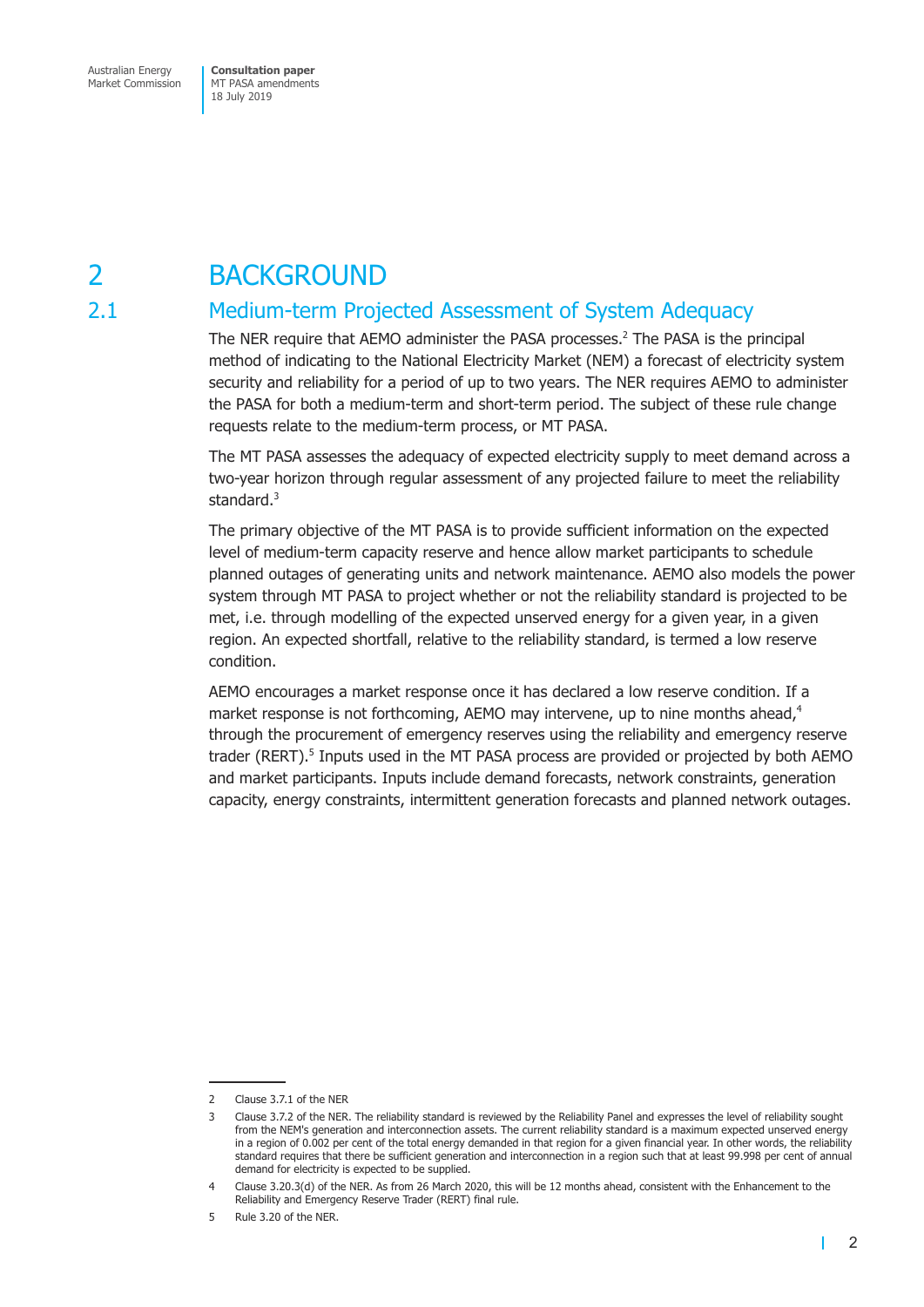## 3 DETAILS OF THE RULE CHANGE REQUEST

The rule change request from ERM Power proposed to improve transparency and accuracy of the MT PASA as well as extend the duration by 12 months to three years. This chapter outlines the issues, proposed solutions, and costs and benefits put forward by ERM Power.<sup>6</sup>

The rule change request includes proposed rules. Copies of the rule change request may be found on the AEMC website.

### 3.1 Publication of aggregate generator availability data

#### **3.1.1 Issue raised by ERM Power**

 $ERM$  Power considered that the change in market structure<sup>7</sup> has led to an unacceptable level of information asymmetry in MT PASA output information between market participants, which, if removed, would result in efficiency gains for both the NEM and the east coast gas markets.

ERM Power argued<sup>8</sup> that consolidation of a significant share of NEM generator capacity into a small number of large vertically integrated retailers, 'gentailers', allows large generators to benefit from a significant information asymmetry advantage with regards to knowledge of generator full and partial outage plans. This is further compounded by the sharing of additional outside market knowledge of outages between the large gentailers.

ERM Power noted<sup>9</sup> that currently, smaller generators, retailers, market intermediaries and larger market-facing consumers expend resources analysing MT PASA information to determine which generating unit may be planning an outage, sometimes with only limited success. The NER only requires AEMO to publish generator availability data at an aggregate level.

#### **3.1.2 Proposed solution**

ERM Power proposed<sup>10</sup> that AEMO be required to include individual scheduled generating unit availability data (generator full and partial outage plans), not just aggregate generating availability for each region, in the MT PASA outputs.

#### **3.1.3 Costs and benefits**

 $ERM$  Power noted $<sup>11</sup>$  that generators currently submit MT PASA information to AEMO on an</sup> individual generating unit basis. As such, no additional information submission by generators would be required. The only change that would be required would be the release of this

 $\mathbf{I}$ 

<sup>6</sup> Rule change requests submitted by ERM Power, 31 March 2019: Improving MT PASA transparency and accuracy; Extension of Mt PASA duration.

<sup>7</sup> When the NEM commenced there were many competing generators, and now the market is dominated by a few large vertically integrated retailers 'gentailers', with a number of smaller generators making up the rest of the market.

<sup>8</sup> ERM rule change request Improving MT PASA transparency and accuracy, 31 March 2019, p.2.

<sup>9</sup> Ibid, p.3.

<sup>10</sup> Ibid, p.3.

<sup>11</sup> Ibid, p. 7.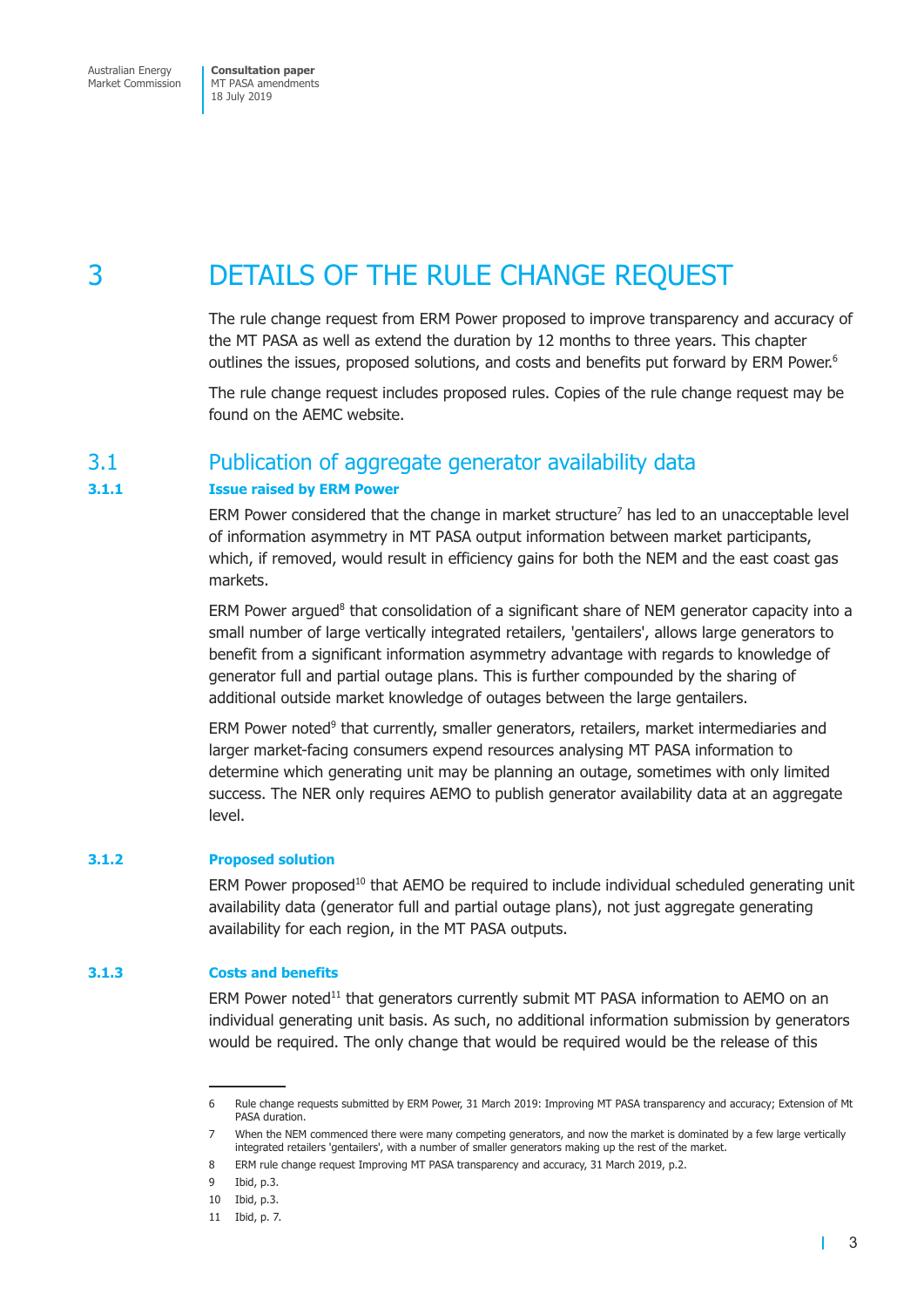information in the normal AEMO MT PASA process. This would incur a one-off data table change by AEMO and similar one-off changes in participants' systems to include and analyse the new data for which ERM Power believes the costs would be relatively minor.

ERM Power argued<sup>12</sup> that improving transparency in this area will allow generators to more effectively consider and plan the timing of unit outages based on an improved understanding of the potential market impact of each individual unit outage shown in the MT PASA.

### 3.2 Accuracy and transparency of demand forecasts used in the MT PASA process

#### **3.2.1 Issue raised by ERM Power**

ERM Power noted<sup>13</sup> that the NER only requires AEMO to calculate and publish the "forecasts of the 10% probability of exceedence (POE) peak load, and most probable peak load".14 The most probable peak load is generally referred to as the 50 per cent probability of exceedence (or 50POE<sup>15</sup>) peak load forecast. The NER does require AEMO to estimate 90POE demand for the purpose of MT PASA.

Besides being required to report these demand figures, ERM Power noted that AEMO also use the demand forecasts in its probabilistic modelling process to forecast the potential for unserved energy (USE) within the MT PASA timeframe. In the MT PASA timeframe, AEMO only uses the 10POE and 50POE forecast demand when modelling USE. ERM Power argued<sup>16</sup> that not including 90POE demand in the USE modelling was leading to inflated forecasts of USE.

#### **3.2.2 Proposed solution**

ERM Power proposed<sup>17</sup> that the NER should, at a minimum, require AEMO to prepare not just the 10POE and 50POE demand forecast, but also the 90POE demand forecast in the MT PASA.

#### **3.2.3 Costs and benefits**

ERM Power stated that the 90POE demand forecast from AEMO's MT PASA modelling engine is the same as the modelling engine used in the Electricity Statement of Opportunities (ESOO18) forecasts. ERM Power also noted that the ESOO modelling utilises 90POE demand forecast in its assessment process. Given this, ERM Power was of the view<sup>19</sup> that modelling 90POE forecast demand outcomes should be relatively straight forward for AEMO.

 $\mathbf{I}$ 

<sup>12</sup> Ibid, p. 3.

<sup>13</sup> Ibid, p. 3.

<sup>14</sup> Clause 3.7.2 of the NER

<sup>15</sup> From here on "50POE", will be used as the short hand expression, as will 10POE and 90POE.

<sup>16</sup> Ibid, p. 4.

<sup>17</sup> Ibid, p. 4.

<sup>18</sup> The ESSO forecasts electricity supply reliability in the NEM over a 10-year period to inform the decision-making processes of market participants, new investors, and policy-makers as they assess future development opportunities

<sup>19</sup> Ibid, p. 7.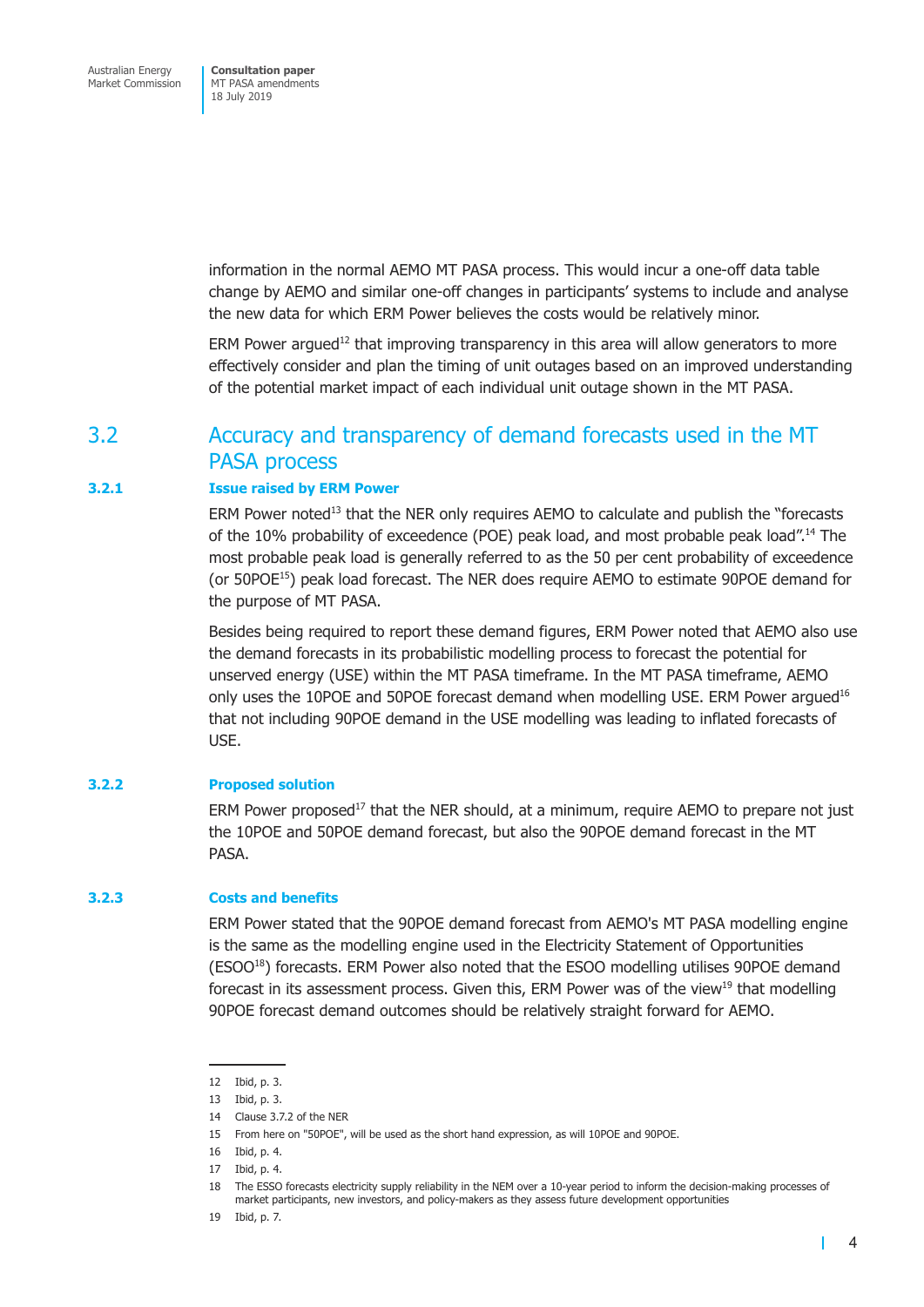## 3.3 Frequency of demand forecast update

#### **3.3.1 Issue raised by ERM Power**

ERM Power noted<sup>20</sup> that MT PASA demand forecasts are usually updated once a year, generally in May in line with the planning process updates for the ESOO. This results in an outcome where the last review of potential weather conditions and demand outcomes for the summer period may have occurred some six to eight months distant from the current summer period. This is of particular concern regarding the potential for overestimating USE, resulting in contracting of medium notice emergency reserves under the medium-notice RERT. This would result in higher costs for customers.

#### **3.3.2 Proposed solution**

ERM Power proposed<sup>21</sup> that AEMO should be required to review and update forecast demand information on at least a monthly basis with specific regard to current forecast for weather conditions in the near-term three-month period, as opposed to the usual yearly forecast which is the current practice.

#### **3.3.3 Costs and benefits**

ERM Power argued the proposed change would improve the accuracy of forecast of USE, i.e. AEMO's medium-term assessment of reliability.

## 3.4 Transparency and ease of use of demand data

#### **3.4.1 Issue explained by ERM Power**

ERM Power observed<sup>22</sup> there exists a significant issue with regards to the transparency and ease of use of demand data provided by AEMO, noting AEMO currently publishes demand forecast information in various formats, including but not limited to:

- native sent out or native as generated
- operational sent out or operational as generated
- scheduled as sent out or scheduled as generated.

ERM Power stated that AEMO publishes demand data in real time on both an operational as generated and scheduled as generated basis to meet the requirements of clause 3.13.4(x) of the NER. However, ERM Power observed that in MT PASA, forecast demand data is supplied by AEMO on an operational sent out basis which then requires the addition of separate estimated generator auxiliary load data to derive the value closest to the real time operational as generated data. ERM Power argued that this could lead to confusion and difficulties in comparison.

т

<sup>20</sup> Ibid, p. 3.

<sup>21</sup> Ibid, p. 4.

<sup>22</sup> Ibid, p. 4.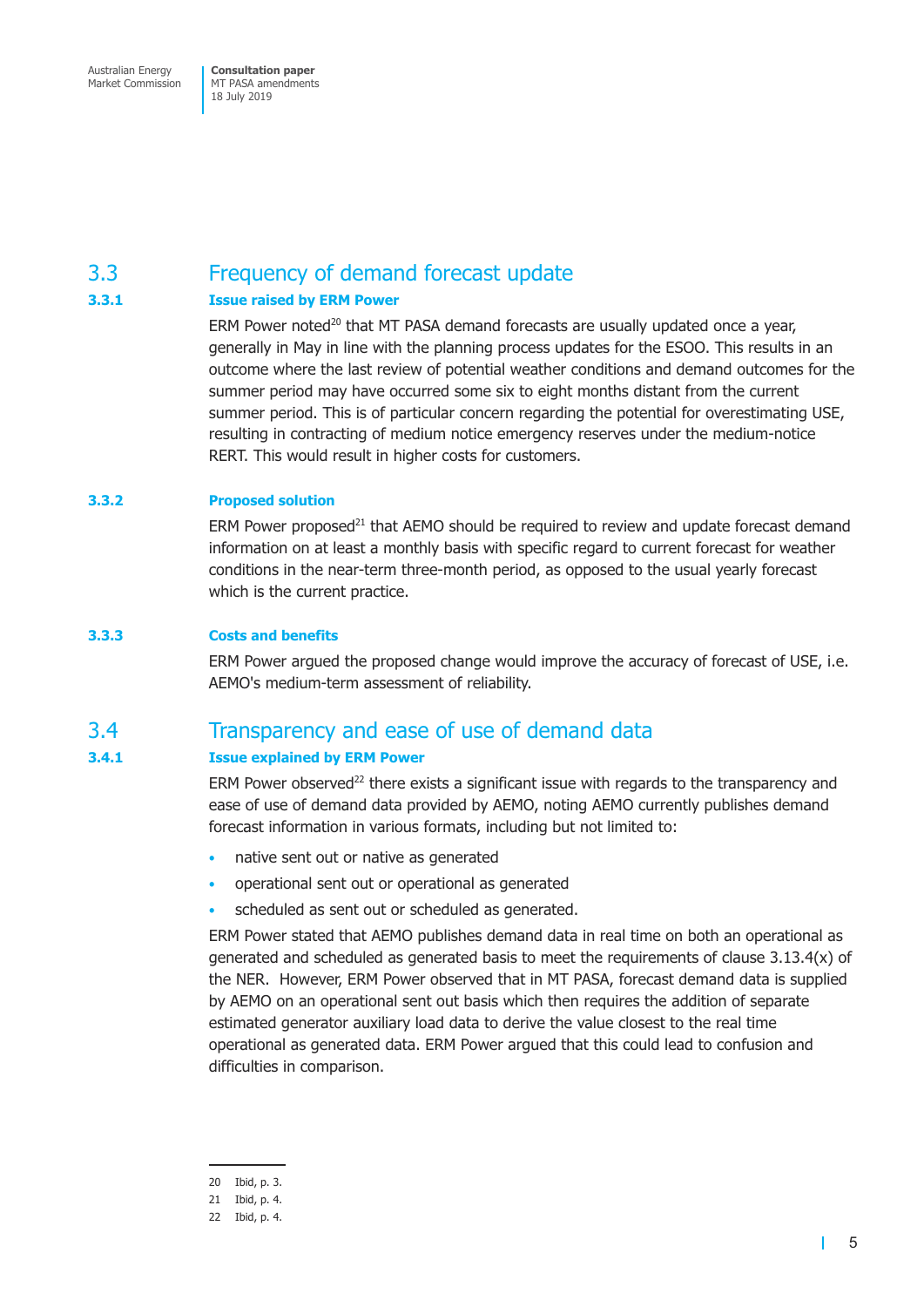#### **3.4.2 Proposed solution**

ERM Power proposed<sup>23</sup> that AEMO be required to align the format of the published MT PASA demand forecast with real time actual demand information i.e. in 'as generated' demand format.

#### **3.4.3 Costs and benefits**

ERM Power stated that AEMO currently prepares both operational and scheduled demand data on an "as generated" basis, and then subtracts the estimated generator auxiliary load from this data to use in their MT PASA modelling analysis. ERM Power believes there is no barrier to AEMO publishing the original "as generated" data in place of the current "sent out" demand data.

### 3.5 Transparency of forced outage rates

#### **3.5.1 Issue explained by ERM Power**

ERM Power noted<sup>24</sup> AEMO uses generator availability values which have been adjusted for probabilistically determined unplanned (forced) outages in the MT PASA. ERM Power noted the outputs from the MT PASA process currently provide no transparency with regards to the level of variability in available generation capacity being assumed in the modelling.

#### **3.5.2 Proposed solution**

ERM Power proposed<sup>25</sup> that AEMO be required to report on daily maximum and minimum regional adjusted scheduled generator availability data in the published MT PASA output data to address the lack of transparency.

#### **3.5.3 Costs and benefits**

ERM Power stated<sup>26</sup> that the proposed solution would incur a one-off data table change cost by AEMO and similar one-off changes in participants' systems to include and analyse the new data which ERM Power believes the costs would be relatively minor.

ERM Power argued there would be transparency benefits for parties who value such information to understand the regional adjusted scheduled generator availability values being calculated by AEMO during the MT PASA modelling process, and allow participants to better schedule planned outages.

23 Ibid, p. 5.

т

<sup>24</sup> Ibid, p. 5.

<sup>25</sup> Ibid, p. 5.

<sup>26</sup> Ibid, p. 7.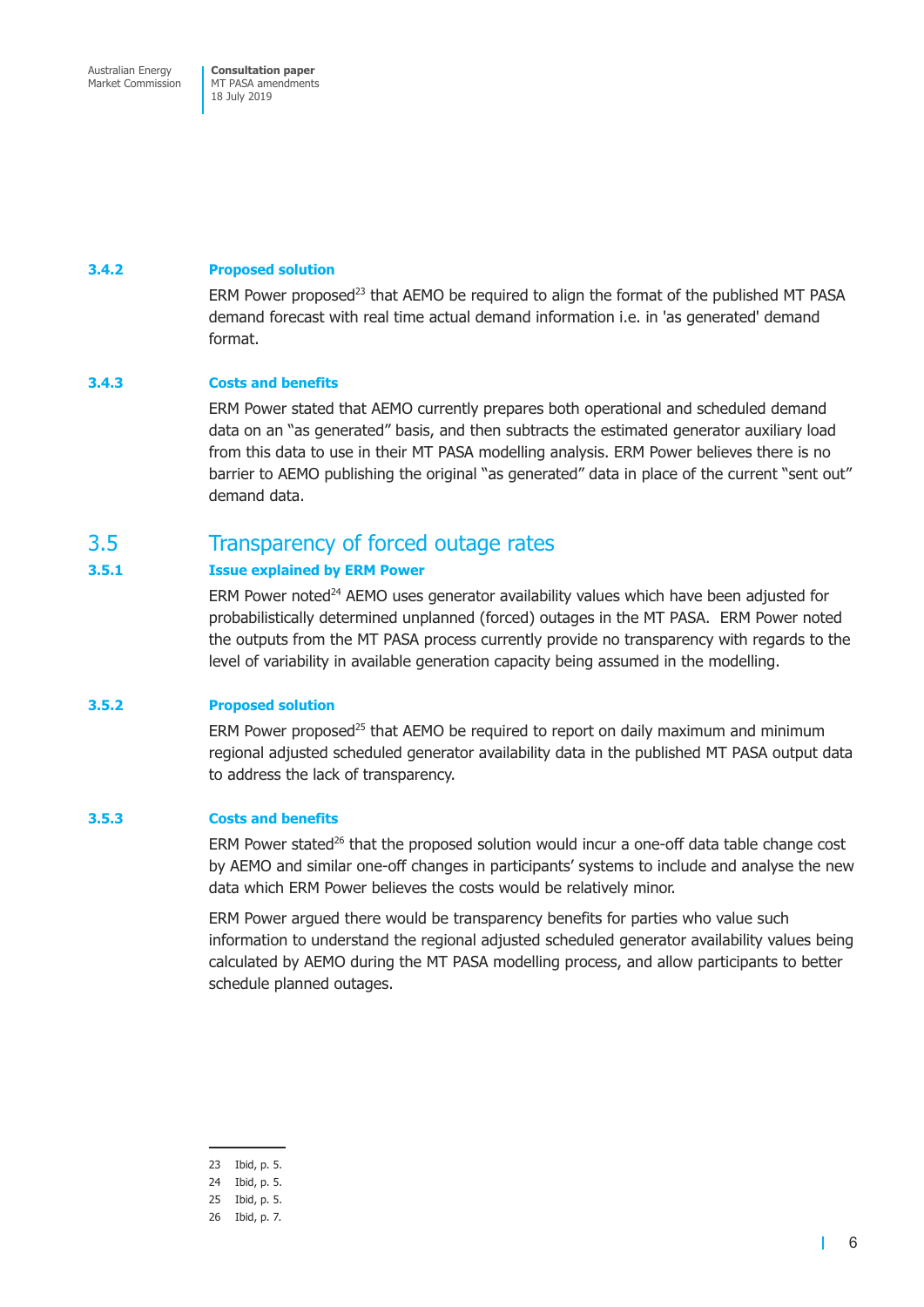## 3.6 Inclusion of intending generation in MT PASA output

#### **3.6.1 Issue raised by ERM Power**

ERM Power noted<sup>27</sup> that currently clause 3.7.2 of the NER requires that only a scheduled generator who has been approved for registration by AEMO is required to submit MT PASA inputs. In addition, AEMO is required to provide an unconstrained intermittent generation forecast (UIGF) only for each registered semi-scheduled generating unit for each day. ERM Power noted it is unclear if these requirements apply to intending participants.

 $ERM$  Power argued<sup>28</sup> that this omission of generation from the MT PASA assessment process that is currently under construction and expected to commence generation output within the MT PASA assessment time frame would result in additional and unnecessary costs to consumers (e.g. by triggering the long-notice RERT).

#### **3.6.2 Proposed solution**

ERM Power proposed<sup>29</sup> that AEMO be required to provide a preliminary classification of a committed generating unit, to be defined by AEMO in the Reliability Standard Implementation Guidelines (RSIG), as one of a scheduled generating unit, a semi-scheduled generating unit or a non-scheduled generating unit following consultation with the generating unit project proponent.

AEMO would then be required, in the MT PASA, to use generic PASA profiles for each generating unit type e.g. using a generic unconstrained intermittent generation forecast if the generation type is classified as semi-scheduled beforehand.

#### **3.6.3 Costs and benefits**

ERM Power noted<sup>30</sup> that AEMO currently maintains, updates and uses committed generation information for the Generation Information Page published on its website and in the ESOO. As such, the only additional costs for introducing this change will be internal to AEMO to include updated committed generating unit(s) input data for inclusion in the MT PASA assessment process.

### 3.7 MT PASA outlook

#### **3.7.1 Issue raised by ERM Power**

Currently the MT PASA covers a two-year period. ERM Power argued $31$  that with the current speed of changes in the NEM and the intermittent nature of output from the most common sources of new generation supply, which also has varying correlation to system demand outcomes as determined by AEMO, there is a need for the supply-demand balance to be assessed over a longer duration, and regularly. This would provide improved and earlier

T.

<sup>27</sup> Ibid, p. 5.

<sup>28</sup> Ibid, p. 6.

<sup>29</sup> Ibid, p. 6.

<sup>30</sup> Ibid, p. 7.

<sup>31</sup> ERM Power rule change request: Extension of MT PASA duration, 31 March 2019, p. 2.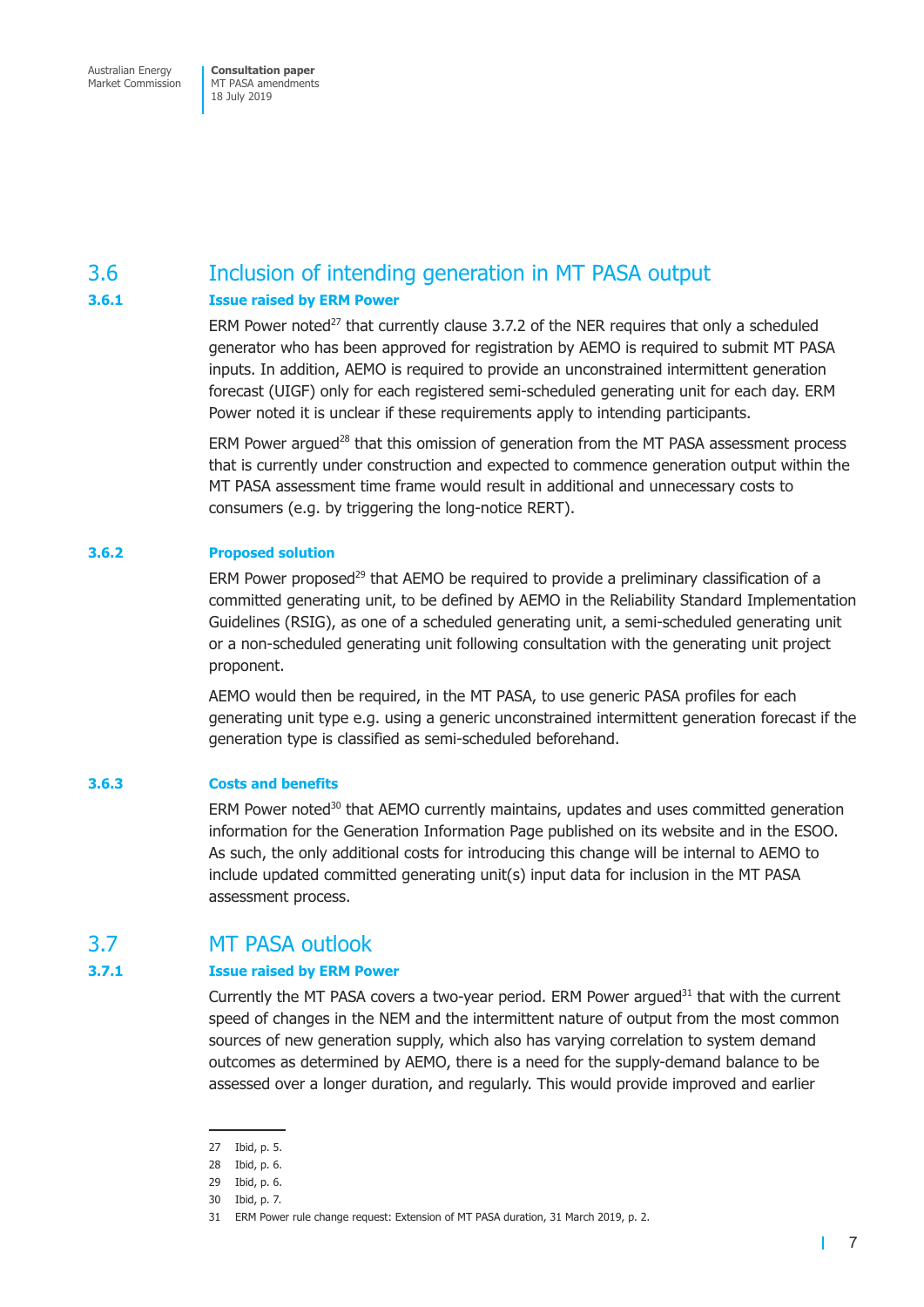signals than is currently the case for new supply capability or demand management in the medium-term timeframe.

#### **3.7.2 Proposed solution**

ERM Power proposed for the duration of the MT PASA timeframe to be extended from two to three years.

#### **3.7.3 Costs and benefits**

ERM Power argued<sup>32</sup> that it proposed 12-month extension for the duration of the MT PASA provides relevant, consistent and transparent information to parties who require and value such information earlier in time than that which is currently the case. The proposed change would provide high quality and granular data of increased time duration from dispatch, updated on a routine basis based on the most recent information to allow participants, intermediaries and consumers to consider, plan and implement efficient strategies to the benefit of the market as a whole.

ERM Power noted from a generator's perspective, the requirement to extend data submissions to the MT PASA to three years compared to the current two year would not be onerous. ERM Power stated that maintenance of generating plants are planned over a long time horizon, generally in excess of the proposed three-year period. As such, ERM Power holds the view the initial requirement to advise an additional 12 months of outage plans compared to the current two years represents an incremental one-off change to the data submission process and an incremental change to maintain changes in outage timing when and if this occurs.

Extending the MT PASA modelling by an additional 12 months should not present a major obstacle as ERM Power understand AEMO currently uses the same modelling engine to model outcomes in the ESOO and Integrated System Plan timeframes which are of considerably longer duration than their proposed three years MT PASA timeframes<sup>33</sup>. ERM Power  $acknowledged<sup>34</sup>$  that while the proposed change may require additional computing resources, the benefits of the change should outweigh the costs.

32 Ibid

 $\mathbf{I}$ 

<sup>33</sup> Ibid, p. 3.

<sup>34</sup> Ibid, p. 3.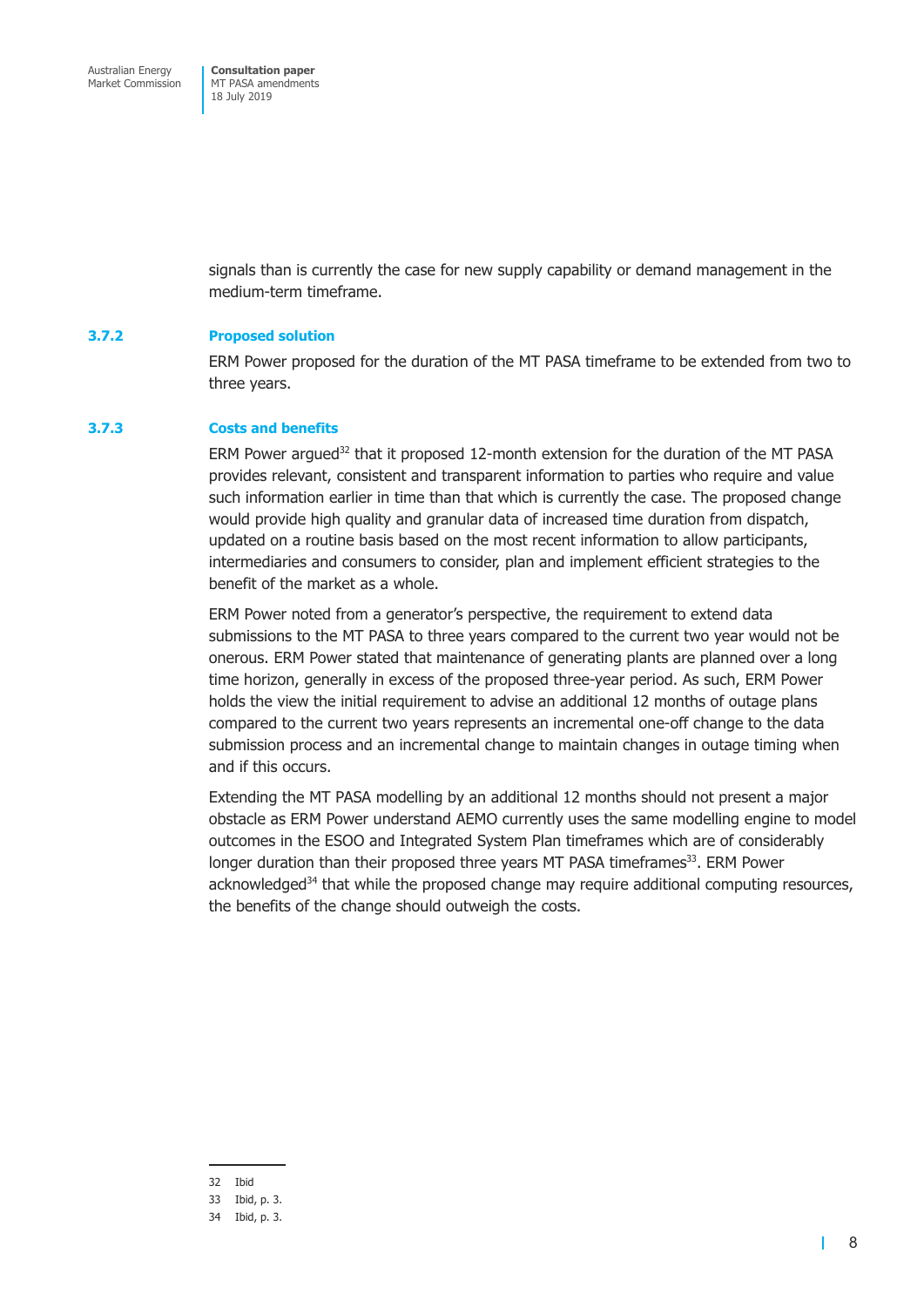## 4 ASSESSMENT FRAMEWORK

## 4.1 Achieving the NEO

Under the NEL the Commission may only make a rule if it is satisfied that the rule will, or is likely to, contribute to the achievement of the national electricity objective (NEO).<sup>35</sup> This is the decision-making framework that the Commission must apply.

The NEO is:<sup>36</sup>

To promote efficient investment in, and efficient operation and use of, electricity services for the long term interests of consumers of electricity with respect to -

- (a) price, quality, safety, reliability and security of supply of electricity; and
- (b) the reliability, safety and security of the national electricity system.

Based on a preliminary assessment of the rule change request, the Commission considers that the most relevant aspects of the NEO are promoting the efficient investment in, and efficient operation of electricity supply in the long-term interests of consumers with respect to:

- Improving transparency and quality of information.
- Minimising direct and indirect costs.
- Promoting reliability of the power system.
- Providing regulatory certainty.

## 4.2 Proposed assessment framework

To determine whether the rule change request promotes the NEO, the Commission will assess the rule change request against an assessment framework. The framework may be refined during the rule change process. The Commission is seeking stakeholder views on its proposed assessment framework, which includes the following criteria:

**Improving transparency and quality of information:** The provision of quality and transparent information is a key aspect of supporting the efficiency of the power system. Transparency and quality information can help market participants, AEMO and other parties in making efficient operational and investment decisions. The Commission will have regard to the extent to which the proposed changes improve the transparency and quality of information provided by the MT PASA.

**Promoting reliability of the power system:** Maintaining a reliable power system is a crucial objective of the NEM and in the long-term interest of consumers. The Commission will have regard to the potential benefits to reliability brought about by the proposed changes, weighed against the likely costs.

T

<sup>35</sup> Section 88 of the NEL.

<sup>36</sup> Section 7 of the NEL.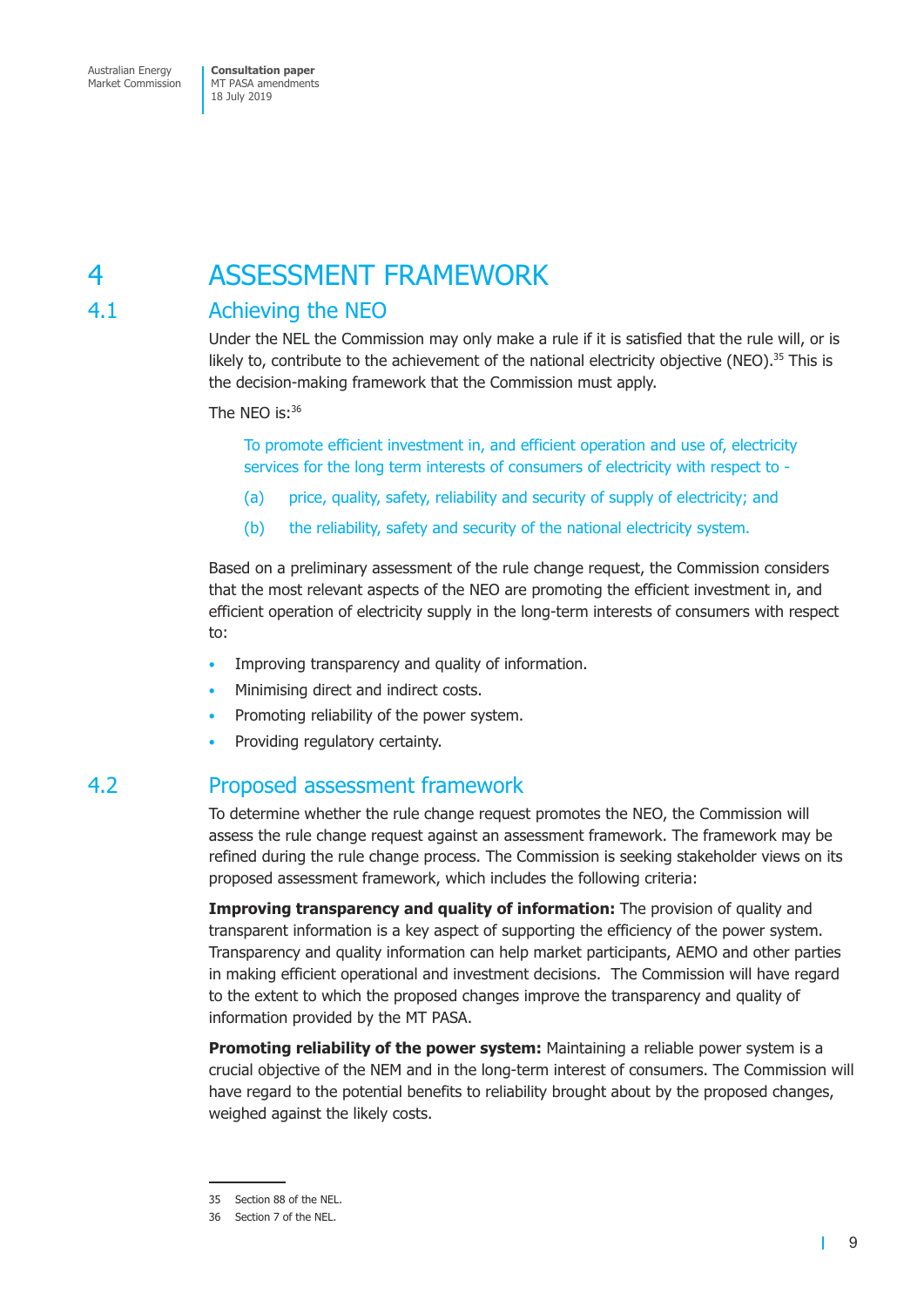**Minimising direct and indirect costs:** The costs of reliability are ultimately borne by consumers. Any changes that affect operational and investment incentives for market participants in term of reliability and system adequacy would likely carry direct and indirect costs. The Commission will have regard to the cost impact of the proposed changes.

**Providing regulatory certainty:** Clear regulatory responsibilities reduce the risk of ambiguity and inconsistency, while promoting confidence in forecasting processes, in this case, the MT PASA process. The Commission will have regard to the extent to which the proposed changes provide regulatory certainty.

#### QUESTION 1: ASSESSMENT FRAMEWORK

Do stakeholders agree with the proposed assessment framework? Alternatively, are there additional principles that the Commission should take into account?

### 4.3 Making a more preferable rule

Under s. 91A of the NEL, the Commission may make a rule that is different (including materially different) to a proposed rule (a more preferable rule) if it is satisfied that, having regard to the issue or issues raised in the rule change request, the more preferable rule will or is likely to better contribute to the achievement of the NEO.

## 4.4 Making a differential rule

Under the Northern Territory legislation adopting the NEL, the Commission may make a differential rule if, having regard to any relevant MCE statement of policy principles, a different rule will, or is likely to, better contribute to the achievement of the NEO than a uniform rule. A differential rule is a rule that:

- varies in its term as between:
	- the national electricity system, and
	- one or more, or all, of the local electricity systems, or
- does not have effect with respect to one or more of those systems

but is not a jurisdictional derogation, participant derogation or rule that has effect with respect to an adoptive jurisdiction for the purpose of s. 91(8) of the NEL.

As the proposed rule relates to parts of the NER that currently do not apply in the Northern Territory, the Commission does not consider that the proposed rule needs to be assessed against additional elements required by the Northern Territory legislation. $37$ 

<sup>37</sup> From 1 July 2016, the NER, as amended from time to time, applies in the NT, subject to derogations set out in regulations made under the NT legislation adopting the NEL. Under those regulations, only certain parts of the NER have been adopted in the NT. (See the AEMC website for the NER that applies in the NT.) National Electricity (Northern Territory) (National Uniform Legislation) Act 2015.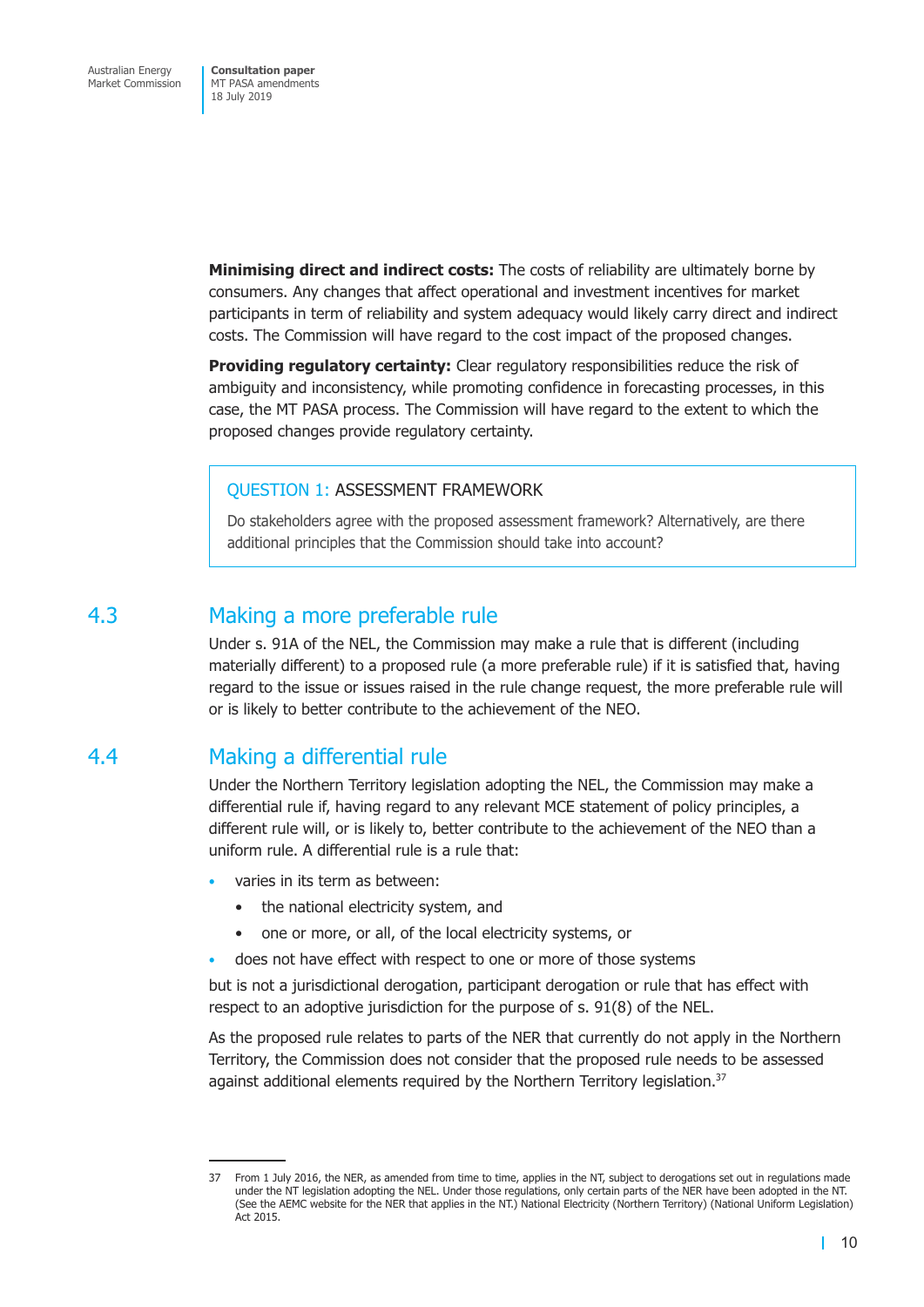5 ISSUES FOR CONSULTATION

Taking into consideration the assessment framework, a number of issues have been identified for initial consultation. Stakeholders are encouraged to comment on these issues as well as any other aspect of the rule change request or this consultation paper, including the proposed assessment framework in section 4.2.

This chapter outlines the following issues for stakeholder feedback:

- Publication of aggregate generator availability data.
- Accuracy and transparency of demand forecasts used in the MT PASA process.
- Frequency of demand forecast update.
- Transparency and ease of use of demand data.
- Transparency of forced outage rates.
- Inclusion of intending generation in MT PASA output.
- MT PASA outlook.

In providing feedback on the rule change request, the Commission encourages stakeholders to consider the interactions of the proposed changes in thinking through the costs and benefits. In other words, stakeholders are encouraged to provide feedback on each issue separately, but also consider them in light of the package of changes proposed by ERM Power.

## 5.1 Publication of aggregate generator availability data

As outlined in section 3.1.1, AEMO is only required to publish aggregate generator availability data, even though generators are required to provide information to AEMO at the individual unit level, specifically, the individual dispatchable unit identification (DUID) level.

ERM Power argued that there is an information asymmetry between the big 'gentailers' and the smaller generators, which is created by the big gentailers having knowledge of generator full and partial outage plans, and further compounded by the sharing of additional outside market knowledge of outages between the large gentailers. Smaller participants, on the other hand, do not have access to this information and can only make inferences from the available, high-level output. ERM also noted that this impacts pricing in the gas markets where significant changes to fuel requirements for replacement generation at short notice may be required once the actual planned generator outage is known.

ERM Power considered that requiring AEMO to publish DUID level generation availability data would address this information asymmetry, and better equip all market participants in making operational decisions on maintenance and planning. Publishing DUID level data could, however, lead to confidentiality concerns, such as concerns that commercially-sensitive data could be made available due to the granular nature of the DUID level data.

ERM Power noted that whilst some stakeholders may view this information as being a commercially sensitive in nature; small generators, retailers, market intermediaries and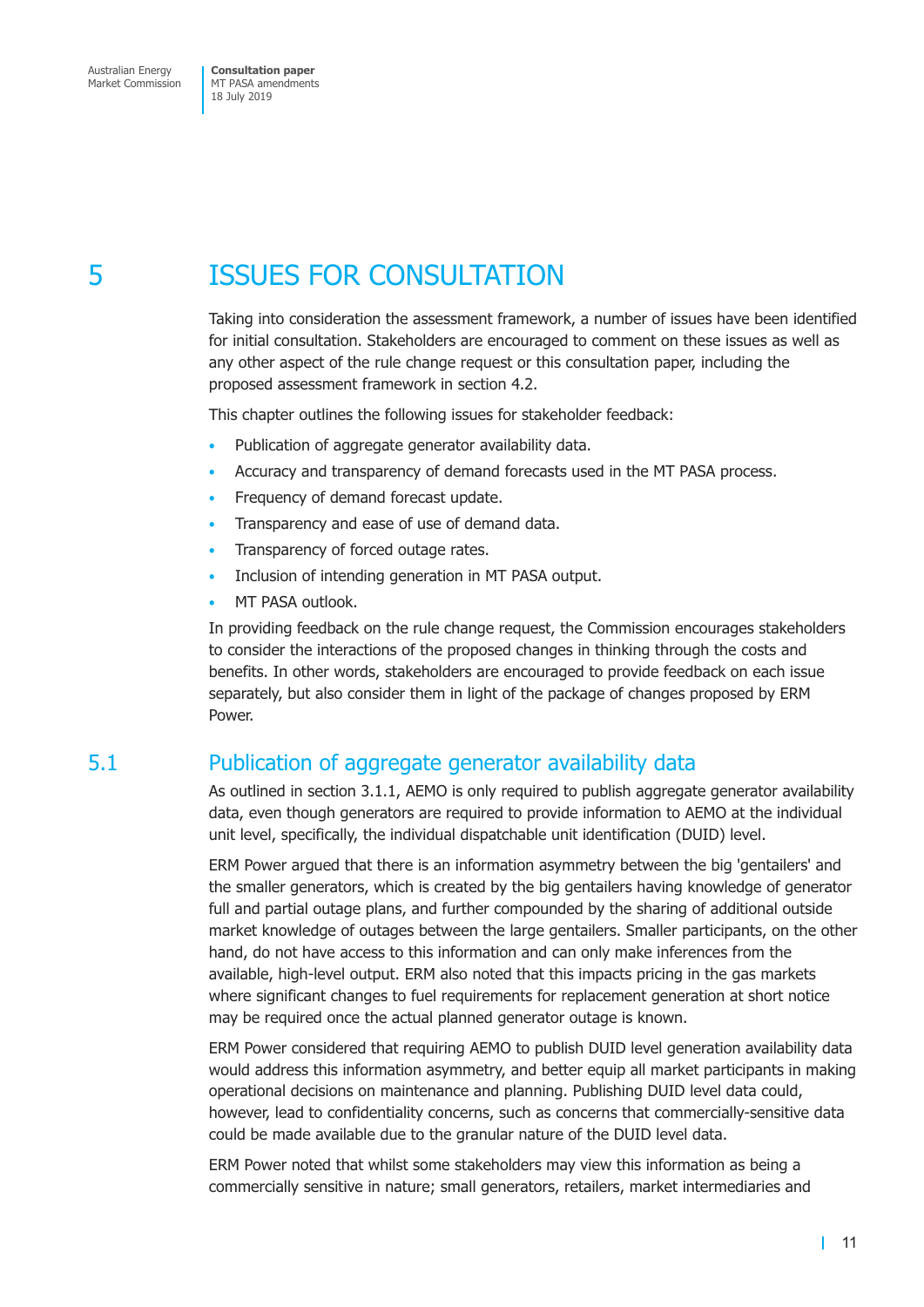consumers currently have a much lower level of information compared to these larger gentailers with regard to which generator will be out of service or limited in capacity.

#### QUESTION 2: PUBLICATION OF AGGREGATE GENERATOR AVAILABILITY DATA

(a) Do stakeholders consider that providing generator availability information at the aggregate level in the MT PASA output is an issue?

(b) What are stakeholders' views on ERM Power's proposed solution i.e. requiring AEMO to publish generation availability at the DUID (unit) level? Or is there an alternative solution?

(c) What are the particular commercial in confidence issues that would arrive if DUID level availability was to be published?

## 5.2 Accuracy and transparency of demand forecasts used in the MT PASA process

ERM Power proposed to require AEMO to publish 90POE peak demand forecasts in the MT PASA output. The Commission notes that ERM Power considered that this would lead to better forecasts and information provision, including reliability assessment, through the MT PASA.

The Rules do not prescribe how AEMO operationalises the reliability standard (i.e. how it forecasts expected USE). At present, AEMO operationalises the reliability standard through the RSIG. The RSIG is not wholly prescribed in the NER. Instead, it is a guideline that is updated by AEMO, through consultation with industry.

While ERM Power's rule change request discusses the impact of AEMO's existing processes on the calculation of expected USE, the Commission notes that the calculation of expected USE itself is not within scope of this rule change. AEMO will continue to do so through the RSIG, as is its current practice.

What is in scope, however, is the consideration of peak demand POE levels that AEMO is required to use as inputs into the MT PASA process. Specifically, ERM Power proposed to require AEMO to publish at least 10POE, 50POE and 90POE peak demand forecasts. At present, AEMO is only required to publish 10POE and the most probable peak demand data, although the NER also does not prevent AEMO from publishing other POE demand levels.

The Commission does note that the inclusion of a 90POE demand requirement in the MT PASA would indirectly affect how AEMO calculates the reliability standard. It is likely that AEMO would be required to update the RSIG to reflect the addition of an MT PASA input that is also used in its assessment of the reliability standard.

The Commission welcomes stakeholder feedback on the benefits and costs of requiring AEMO to consider a 90POE peak demand forecast as part of the MT PASA inputs.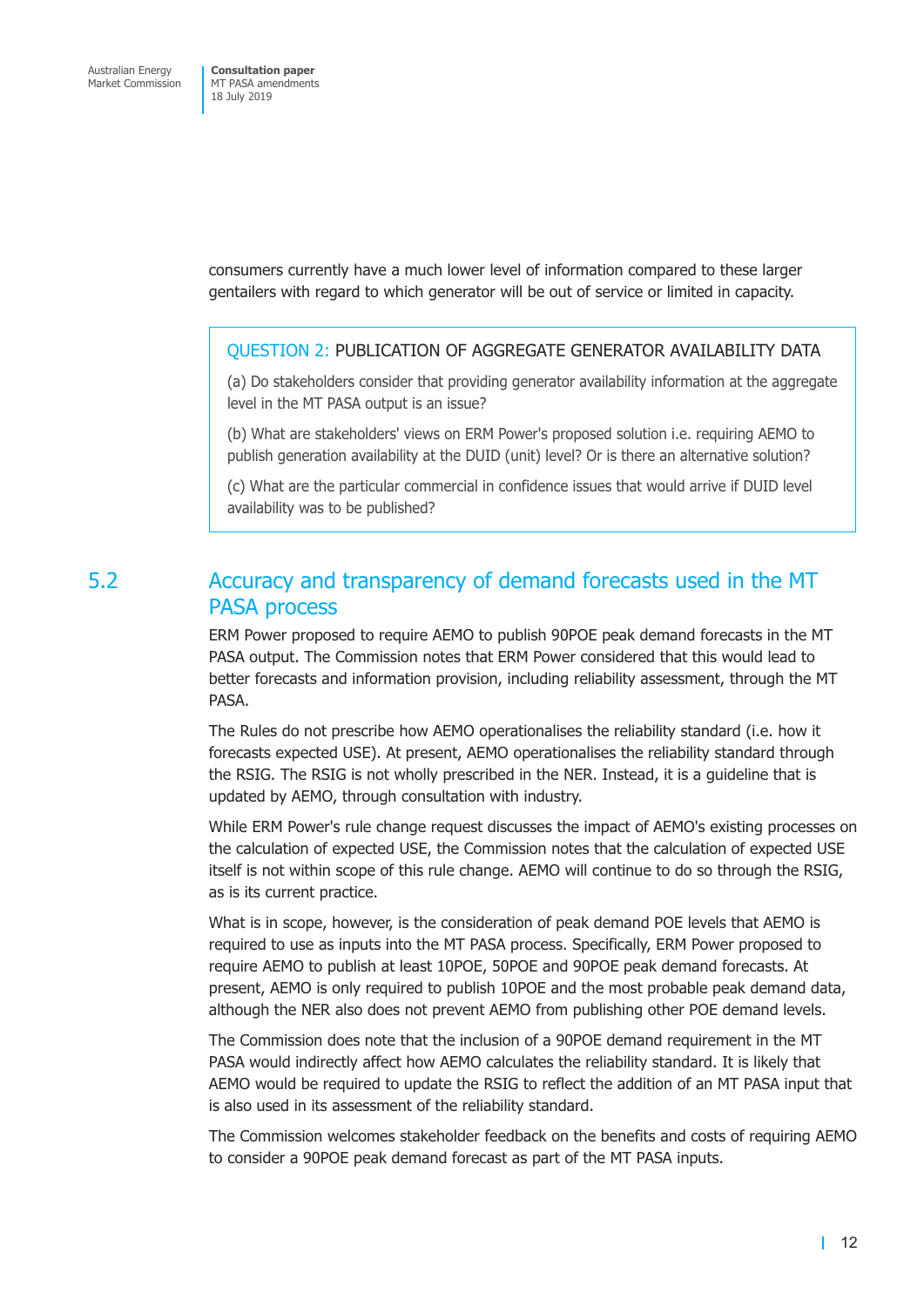#### QUESTION 3: ACCURACY AND TRANSPARENCY OF DEMAND FORECASTS USED IN THE MT PASA PROCESS

(a) What are stakeholders' views on the benefits of requiring AEMO to publish 90POE peak demand forecasts in MT PASA?

(b) What are stakeholders' views on the costs of including a 90POE peak demand forecast in the MT PASA process?

## 5.3 Frequency of demand forecast update

Even though the MT PASA is updated by AEMO on a weekly basis, with market participants also required to update their inputs into the MT PASA on a weekly basis, demand forecasts are typically only updated about once a year. The NER currently does not prescribe how often AEMO is to update its demand forecasts for the MT PASA.

ERM Power considered that it should be updated more often. ERM Power showed concern that if more update-to-date demand forecast for the upcoming summer is for lower demand (possibly due to a cooler summer than previously forecast), then under the current process the estimate USE would be high, potentially resulting in triggering RERT provisions unnecessarily.

ERM Power proposed in its rule change request to require AEMO to update its peak demand forecasts in the MT PASA with respect to:

- frequency: specifically, ERM Power is requesting that AEMO updates its peak demand forecasts at least monthly
- a metric: specifically, ERM Power is requesting that AEMO needs to have regard to the near-term three-month period weather conditions.

In assessing this proposal, the Commission is seeking stakeholders' views on the appropriateness of the proposal, the appropriateness of the frequency and metric proposed by AEMO, as well as the level of prescription proposed by ERM Power.

#### QUESTION 4: FREQUENCY OF DEMAND FORECAST UPDATE

(a) What are stakeholders' views on ERM Power's proposal to require AEMO to update its demand forecasts more regularly? What would the benefits and costs be for doing this?

(b) Specifically, do stakeholders think that the frequency proposed by ERM Power (i.e a monthly update) is appropriate?

(c) Do stakeholders agree with ERM Power's proposed metric of requiring AEMO to have regard to three months of weather conditions?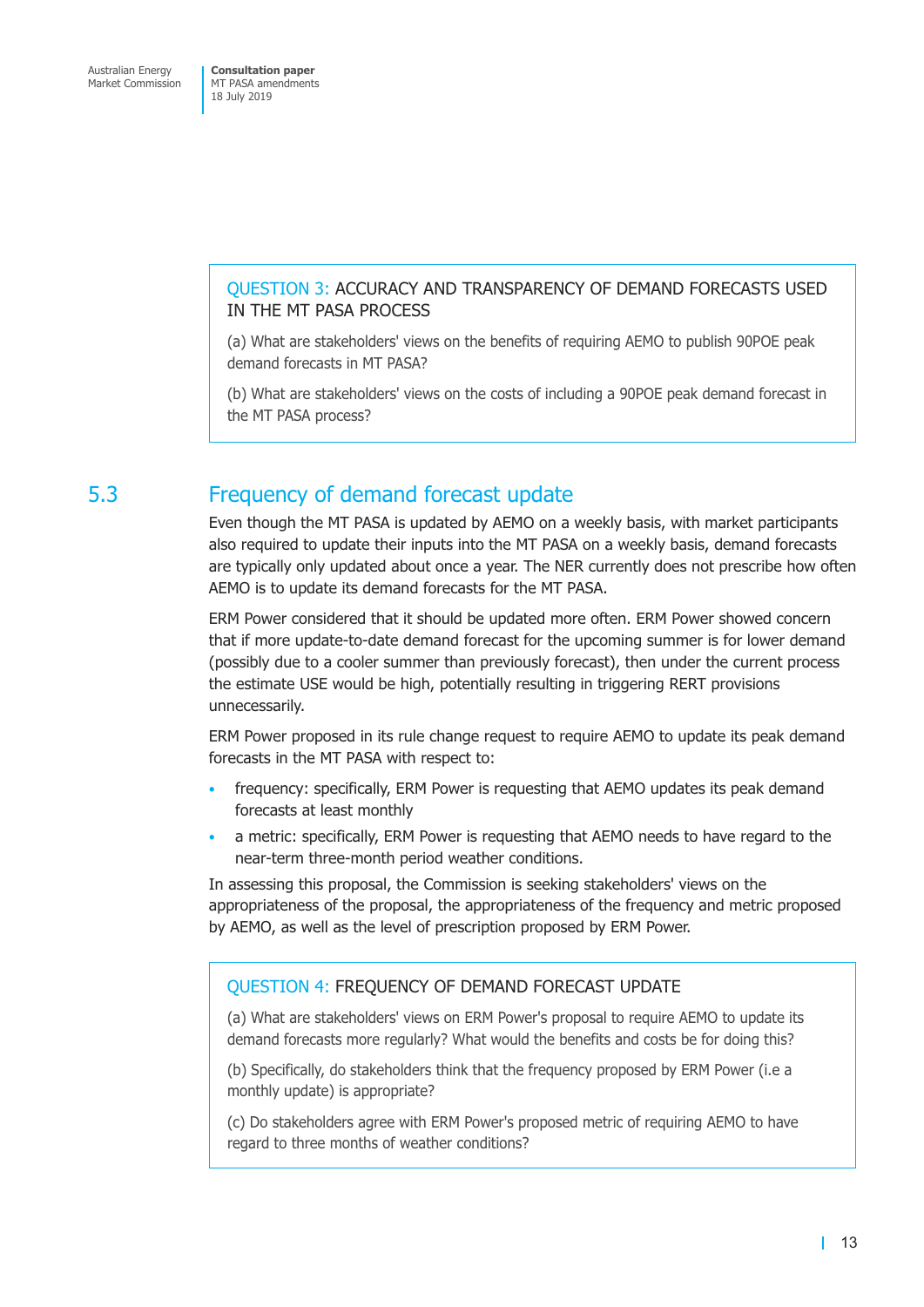## 5.4 Transparency and ease of use of demand data

AEMO publishes information about different types of forecast demand, as well as different types of actual demand data. ERM Power noted that this makes it difficult, particularly for participants less familiar with AEMO's data publication processes, to compare forecasts and actuals, as outlined in section 3.4.1.

For example, ERM Power observed that currently, in MT PASA, AEMO provides forecast demand data on an operational sent out basis which then requires the addition of separate estimated generator auxiliary load data to derive the value closest to the real time operational as generated data.

ERM Power proposed, in the interest of the provision of consistent and transparent information, that AEMO publish MT PASA demand forecasts in the same format as real time actual demand information based on clause  $3.14.3(x)$  of the NER. At present, under the NER, the MT PASA does not prescribe any type or format for demand. However, clause  $3.14.3(x)$  of the NER requires AEMO to demand both inclusive and exclusive of the aggregate actual generation from non-scheduled generating systems.

ERM Power's rule change request focusses on consistency of the data provided, rather than on requiring AEMO to publish a specific type of demand data. However, in doing so, the ERM Power proposal would also indirectly limit the types of demand that AEMO may use in the MT PASA, to maintain consistency with how AEMO interprets clause  $3.14.3(x)$  of the NER.

### QUESTION 5: TRANSPARENCY AND EASE OF USE OF DEMAND DATA

(a) To what extent do stakeholders consider that the lack of consistency between the type of demand used in the MT PASA and type of demand reported as actuals is a problem?

(b) What are stakeholders' views on ERM Power's proposed solution of requiring AEMO to be consistent in how it reports actual demand based on clause 3.13.3(x) of the NER?

(c) What would the benefits and costs be if AEMO was required to be consistent in how it reports actual demand based on clause 3.13.3(x) of the NER?

## 5.5 Transparency of forced outage rates

At present, the NER do not require AEMO to publish its assumptions on forced outage rates. In the MT PASA modelling process, AEMO's simulations of the power system will make assumptions, in each simulation, about the forced outage (i.e. an unplanned outage) of generating units. The modelling process would then use an adjusted value for generation availability, based on the average of the simulations.

ERM Power considered in its rule change request that there is no transparency as to what the forced outage rates are and that this information would be useful in providing greater transparency for participants. In particular, it would assist participants to better understand the impact on AEMO's forecasts of USE and allow better scheduling of planned outages.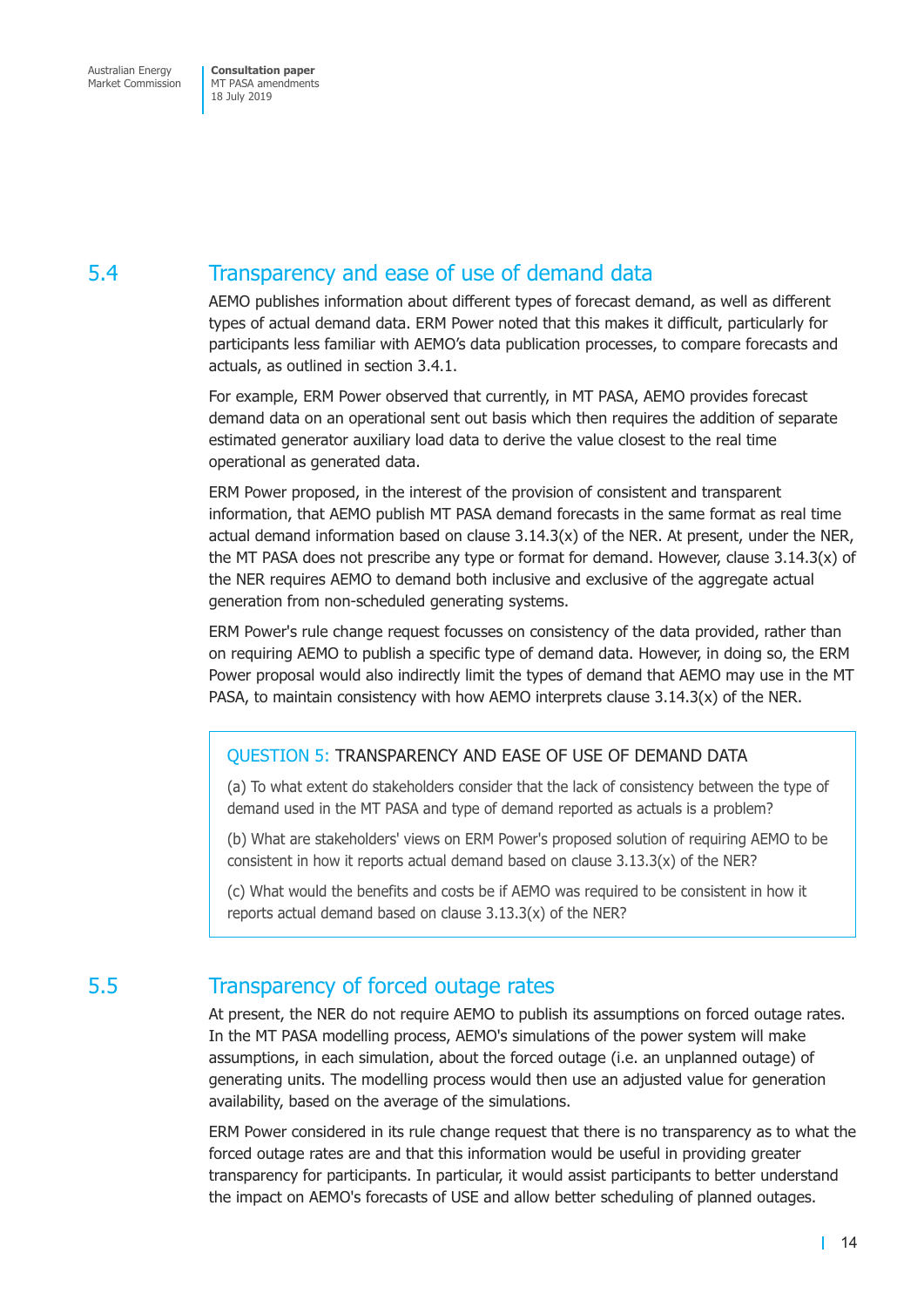Specifically, ERM Power proposed that better transparency would be achieved if AEMO were required to provide:

- the adjusted maximum aggregate scheduled generation availability
- the adjusted minimum aggregate scheduled generation availability

The Commission understands that, the minimum and maximum generation availability data, in conjunction with the aggregate scheduled generation availability data already provided by AEMO, would provide market participants with a range of generation availability data to enable them to make inferences about AEMO's assumed forced outage rates.

The Commission welcomes feedback on whether stakeholders consider it would be beneficial if AEMO provided the above, and if the maximum/minimum approach is appropriate.

#### QUESTION 6: TRANSPARENCY OF FORCED OUTAGE RATES

(a) Do stakeholders consider the lack of transparency of AEMO's estimates of unplanned outages in the MT PASA outputs causes issues?

(b) What are stakeholders' views on ERM Power's proposed solution to report maximum and minimum aggregate generation availability data? What would the benefits and costs be for doing this?

## 5.6 Inclusion of intending generation in MT PASA output

At present, AEMO uses "committed generation" information in its ESOO process, including when it is assessing the reliability standard. However, in MT PASA, the NER only requires AEMO to include PASA availability, which only applies to scheduled, semi-scheduled and unscheduled generators and scheduled loads. Typically, the Commission understands that this would not include "committed generation" or generation from intending participants.

ERM Power's proposal would require AEMO to:

- assign a preliminary classification for "committed generation", and that AEMO would do so through the RSIG and in consultation with project proponents
- use the generic PASA availability profile for scheduled generating unit if classified as such and the unconstrained intermittent generation forecast if classified as a semi-scheduled generating unit.

In addition to seeking stakeholder views on the merits of expanding the types of generation that are used in MT PASA to include committed generation, the Commission is also seeking stakeholder feedback on the following, should it conclude that there is merit in ERM Power's proposal:

• "Committed generation" is currently not defined in the NER, but is it used by AEMO in its ESOO process. The Commission welcomes stakeholders' views on whether or not committed generation should be defined or prescribed in the NER.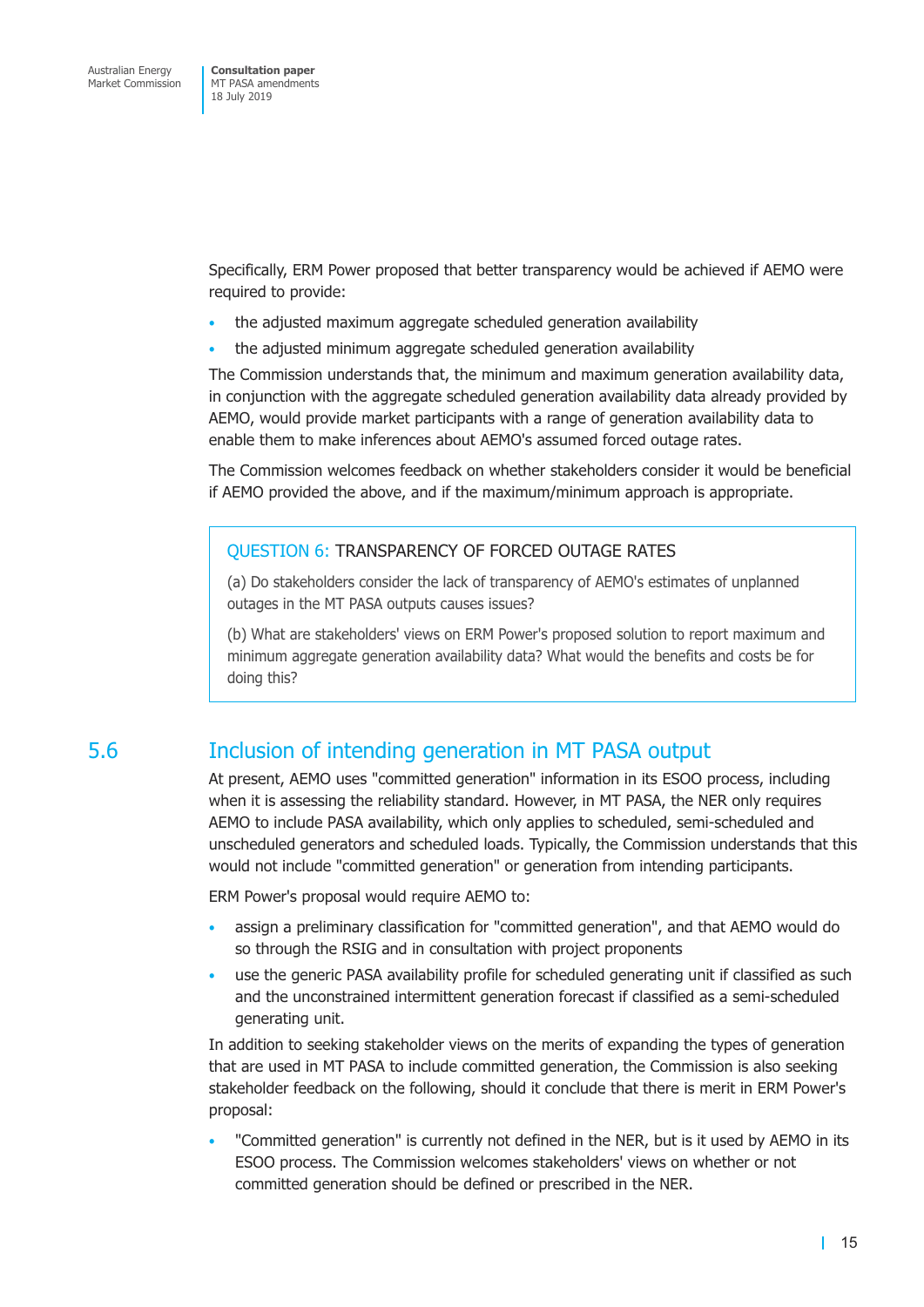• ERM Power proposed that AEMO should assign a preliminary classification for "committed generation" through the RSIG. The RSIG describes how AEMO implements the reliability standard. The Commission welcomes stakeholders' views on whether or not the RSIG is an appropriate guideline for this task.

#### QUESTION 7: INCLUSION OF INTENDING GENERATION IN MT PASA OUTPUT

(a) To what extent do stakeholders consider the lack of clarity on the inclusion of intending generation such as "committed generation" is an issue?

(b) What are stakeholders' views on ERM Power's proposed solution, as described above and in its rule change request?

## 5.7 MT PASA outlook

ERM Power proposed to extend the MT PASA duration from two to three years, noting that making this change would provide a number of benefits, including:

- Complementing the proposed Retailer Reliability Obligation by providing ongoing routine assessment and updating of any reliability gap and an ongoing review of any expected USE and the timing of this expected USE during any identified gap period.
- Supporting the earlier commencement of retailer discussions with potential suppliers, which in turn may elicit the faster development of demand response capability in the NEM.
- Allowing generation facilities to better plan maintenance outages in the two to three year timeframe
- More fully aligning with information in a three-year generator closure notification
- Removing the potential for forecast USE to arise due to the overlap of planned maintenance outages
- Assisting both gas-fired generation and coal-fired generation supplied by external fuel suppliers to more efficiently profile fuel requirements.

The Commission welcomes feedback on whether stakeholders consider extending the MT PASA outlook to three years would provide benefits, and what the likely costs of making such a change would be.

At present, the MT PASA and ESOO overlap - i.e. the ESOO, like MT PASA provides forecasts for one year ahead. However, ESOO is only updated once a year, by 31 August of each year, while MT PASA is updated weekly and provides more granular information. Extending the MT PASA to three years would increase the overlap already present with the ESOO i.e. both the MT PASA and the ESOO would produce forecasts of system reliability between one and three years out. The Commission welcomes feedback on the impact of this greater overlap between the MT PASA and the ESOO, if any.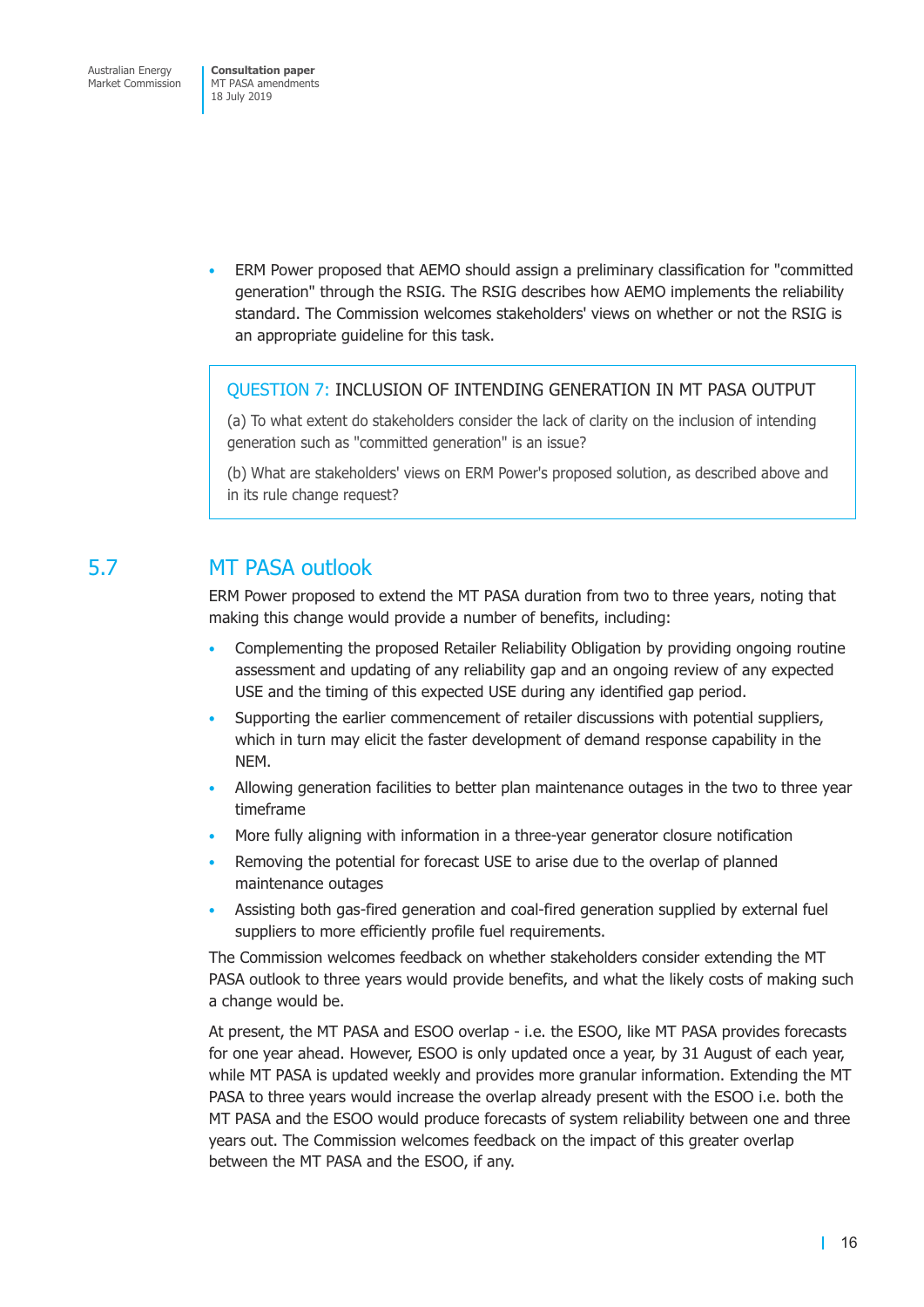#### QUESTION 8: MT PASA OUTLOOK

(a) Do stakeholders consider the MT PASA duration of two years is insufficient?

(b) What are stakeholders' views on ERM Power's proposed solution to extend the MT PASA to three years?

(c) Do stakeholders consider extending the MT PASA to three years, increasing the overlap with the ESOO, would have any impact (positive or negative)?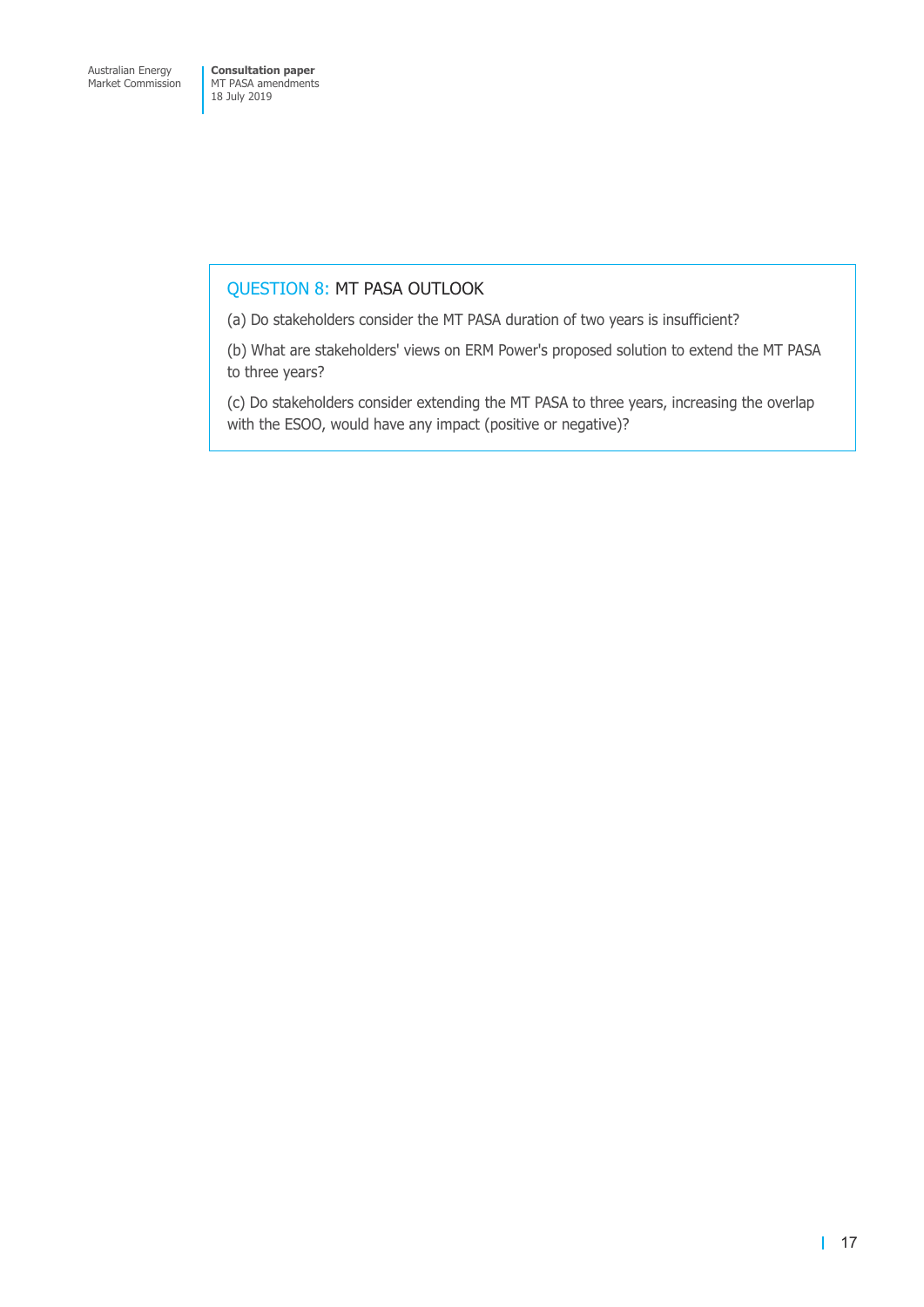## 6 LODGING A SUBMISSION

Written submissions on the rule change request must be lodged with Commission by 15 August 2019 online via the Commission's website, www.aemc.gov.au, using the "lodge a submission" function and selecting the project reference code ERC0270.

The submission must be on letterhead (if submitted on behalf of an organisation), signed and dated.

Where practicable, submissions should be prepared in accordance with the Commission's guidelines for making written submissions on rule change requests.<sup>38</sup> The Commission publishes all submissions on its website, subject to a claim of confidentiality.

All enquiries on this project should be addressed to Joel Aulbury on (02) 8296 1648 or joel.aulbury@aemc.gov.au.

<sup>38</sup> This guideline is available on the Commission's website www.aemc.gov.au.